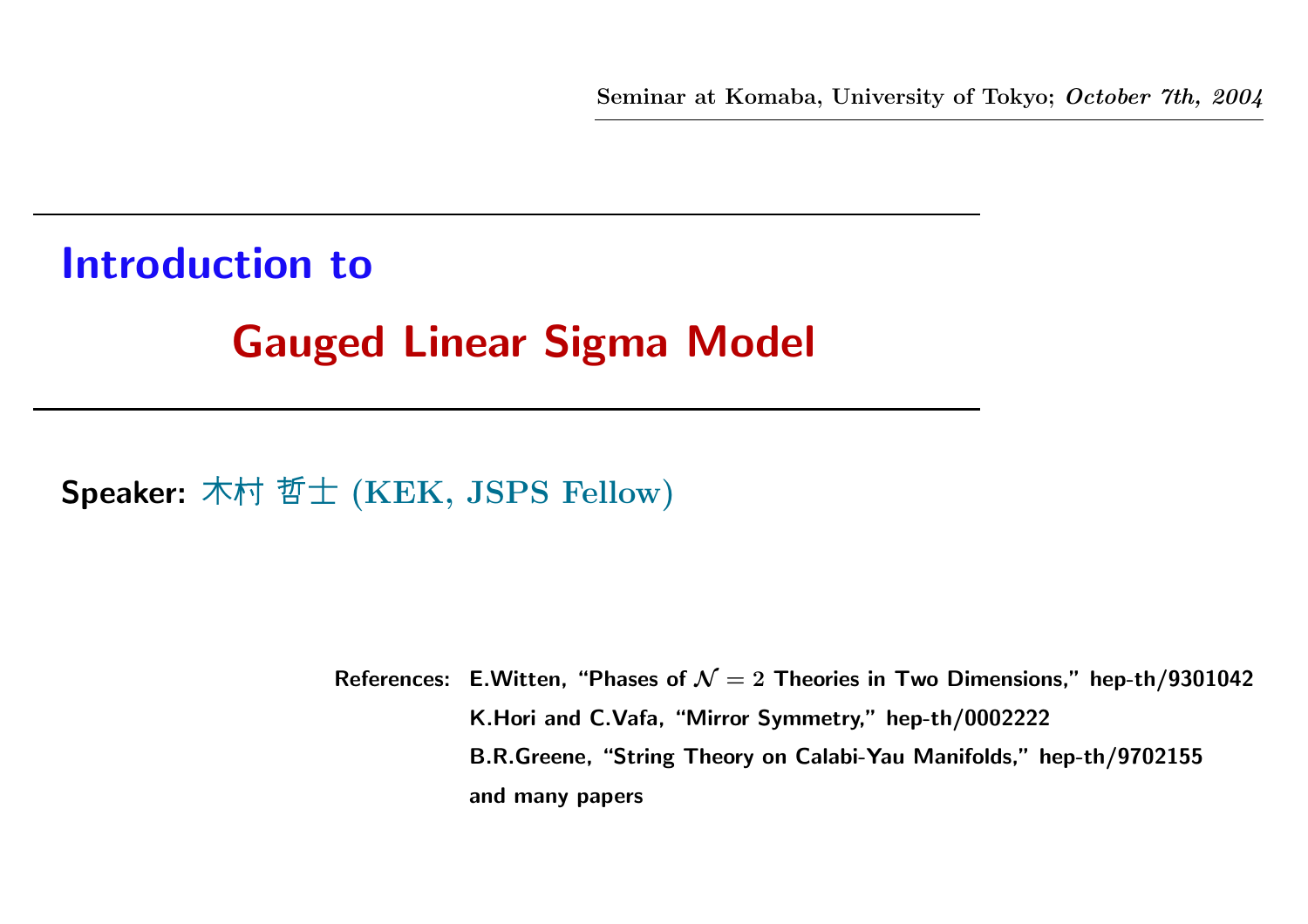# quintic hypersurface  $\mathbb{C}\mathrm{P}^4[5]$  (=CY 3-fold) を用いて GLSM と Hori-Vafa theory に慣れ親しむ

*のため計算*ツールとしての紹介をす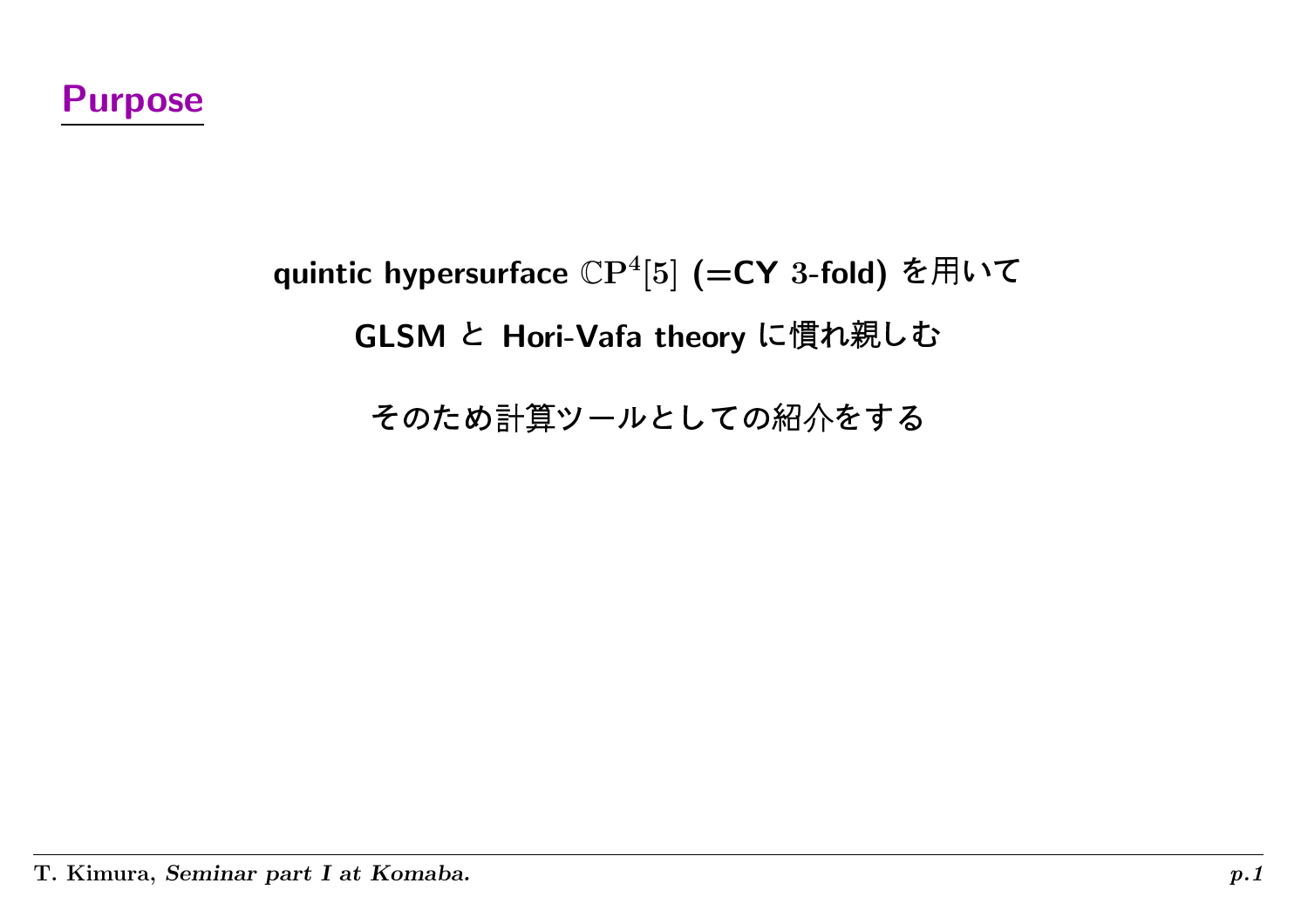Gauged linear sigma model E. Witten (1993), K. Hori and C. Vafa (2000)

 $\mathcal{N} = (2, 2)$  SUSY gauge theory with matters (FI:  $t \equiv r - i\theta$ )

$$
\mathcal{L} = \int d^4 \theta \left\{ -\frac{1}{e^2} \overline{\Sigma} \Sigma + \sum_a \overline{\Phi}_a e^{2Q_a V} \Phi_a \right\} + \left( \frac{1}{\sqrt{2}} \int d^2 \tilde{\theta} \left( -\Sigma t \right) + c.c. \right) + \left( \int d^2 \theta W_{\text{GLSM}}(\Phi_a) + c.c. \right)
$$

$$
\nabla \begin{bmatrix}\n\Phi_a: \text{ charged chiral superfield, } \overline{D}_{\pm} \Phi_a = 0 \\
\Sigma: \text{ twisted chiral superfield, } \overline{D}_{+} \Sigma = D_{-} \Sigma = 0 \,, \ \Sigma = \frac{1}{\sqrt{2}} \overline{D}_{+} D_{-} V \\
\nabla 2 \Im \mathcal{D} \text{ phase:}
$$

 ${\rm FI}\gg 0:$  differential-geometric phase  $\;\rightarrow\;$  SUSY NLSM  $\mathrm{FI} \ll 0$  : algebro-gemetric phase  $\quad \rightarrow \; \mathsf{LG}$ , orbifold, SCFT

LG model から CY 多様体の位相的情報を引き出せる (CY/LG対応)

harmonic forms <sup>↔</sup> NS-NS chiral primary states

GLSM の T-dual model の IR limit には "Mirror" geometry が登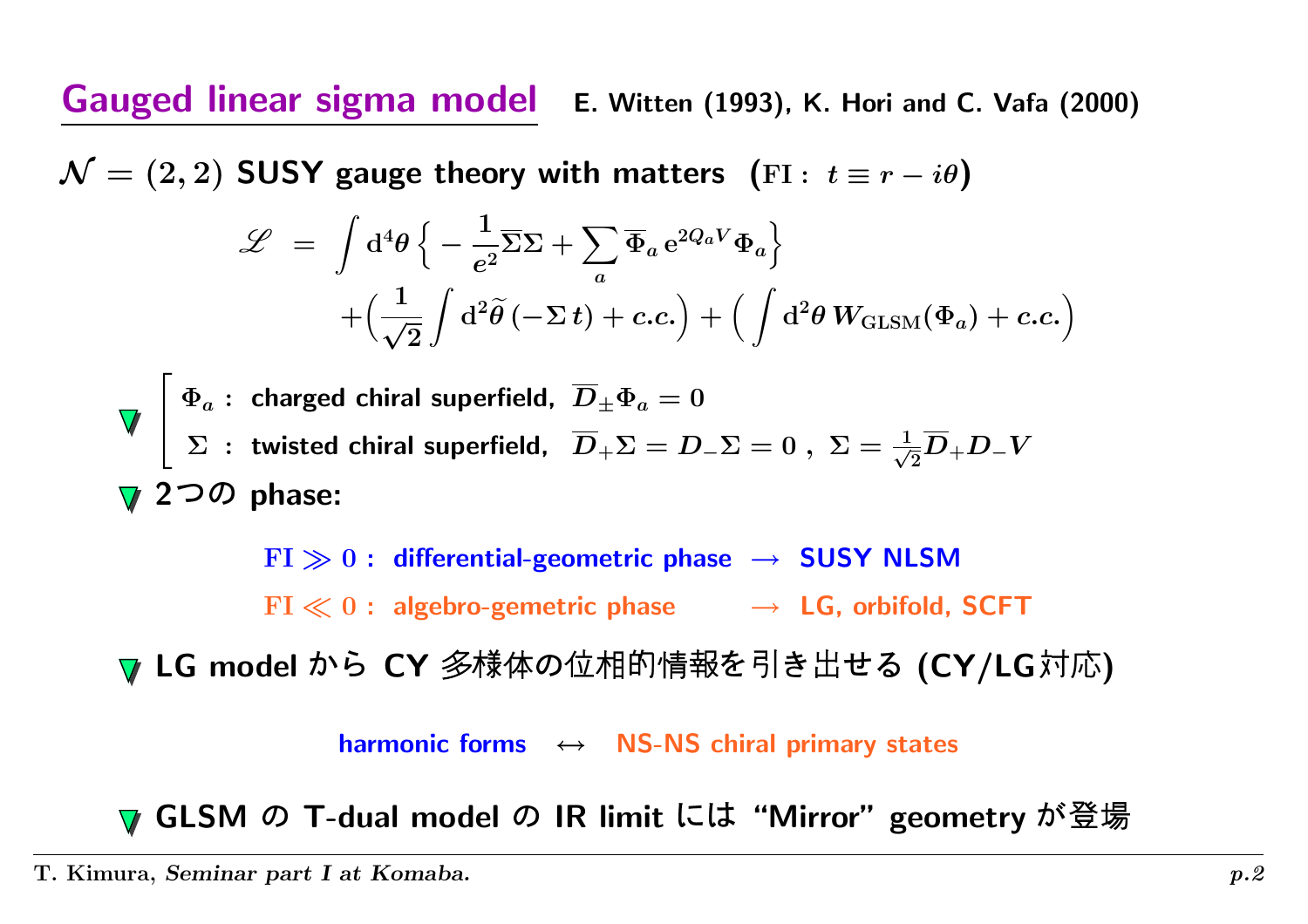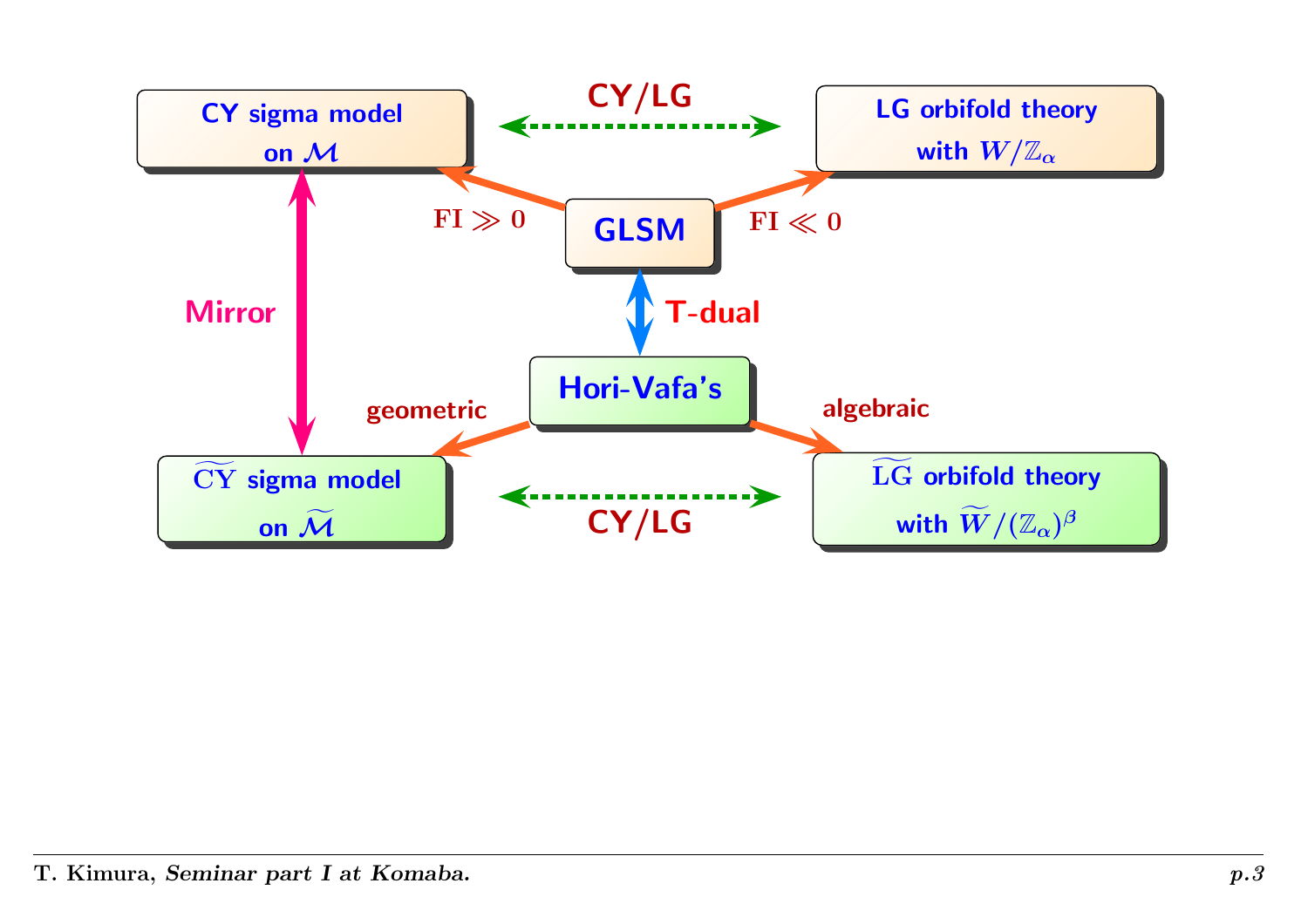## Plan of this informal seminar

We will discuss 3-dim. compact CY hypersurfaces in  $\mathbb{C}\mathrm{P}^4$ :

• GLSM

- $-$  study  ${\rm FI} \gg 0$  phase:  ${\sf CY}$  sigma model, geometry
- $-$  study  $\mathrm{FI}\ll0$  phase: <code>LG</code> theory (chiral ring)
- T-duality
	- $-$  study <code>LG</code> description: twisted <code>LG</code> theory
	- $-$  study geometric description: mirror  ${\sf CY}$  geometry
- Comments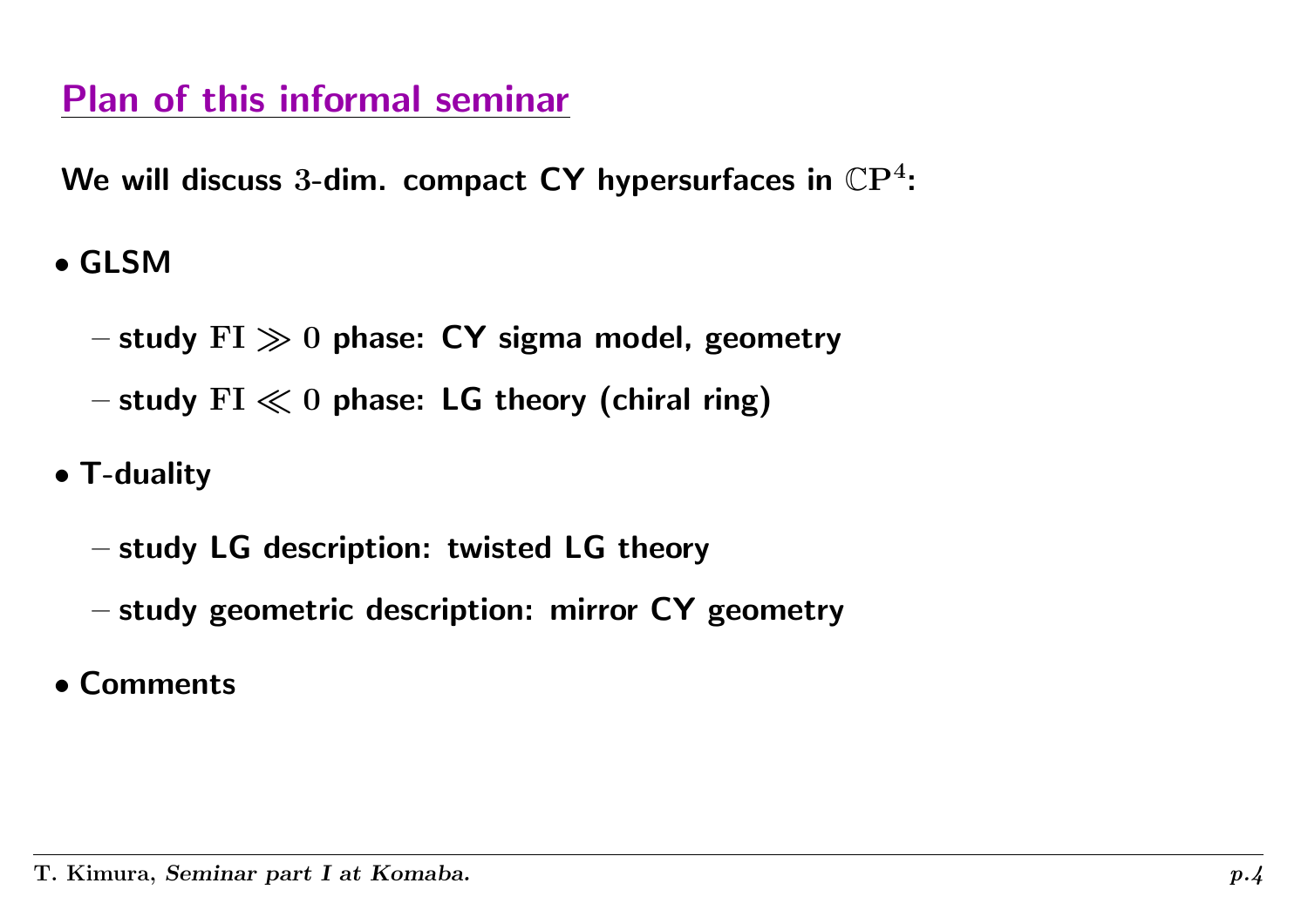Gauged linear sigma model for  $\mathbb{C}P^{4}[5]$ 

$$
\mathcal{L} = \int d^4 \theta \Big\{ -\frac{1}{e^2} \overline{\Sigma} \Sigma + \sum_a \overline{\Phi}_a e^{2Q_a V} \Phi_a \Big\} + \Big(\frac{1}{\sqrt{2}} \int d^2 \widetilde{\theta} (-\Sigma t) + c.c.\Big) + \Big(\int d^2 \theta W_{\text{GLSM}} + c.c.\Big)
$$

$$
\left[ \begin{array}{ccc} & W_{\text{GLSM}}\ =\ P\cdot G_5(S_i) \\ & & \\ G_5(s)=\partial_1 G_5(s)=\cdots=\partial_5 G_5(s)=0 \ \rightarrow\ ^\forall s_i=0 \end{array} \right] \qquad t\ =\ r-i\theta
$$

| chiral superfield $\Phi_a$ |  | $\bullet\quad\bullet\quad\bullet\quad$ |  |  |
|----------------------------|--|----------------------------------------|--|--|
| $U(1)$ charge $Q_a$        |  | $\cdots$                               |  |  |

Potential energy density:

$$
\mathcal{U} = \frac{e^2}{2} \Big\{ r - \sum_{i=1}^5 |s_i|^2 + 5|p|^2 \Big\}^2 + |G_5(s)|^2 + |p|^2 \cdot \sum_{i=1}^5 |\partial_i G_5(s)|^2 + 2|\sigma|^2 \Big\{ \sum_a Q_a^2 |\phi_a|^2 \Big\}
$$
  
"CV" condition:  $\sum_a Q_a = 0 \leftarrow r_0 = r(\mu) + \sum_a Q_a \log \Big( \frac{\Lambda_{\rm UV}}{\mu} \Big)$ 

FI parameter  $r$  毎に <code>SUSY</code> vacuum manifold  $\mathcal{U}=0$  とその上の effective theory を考えよう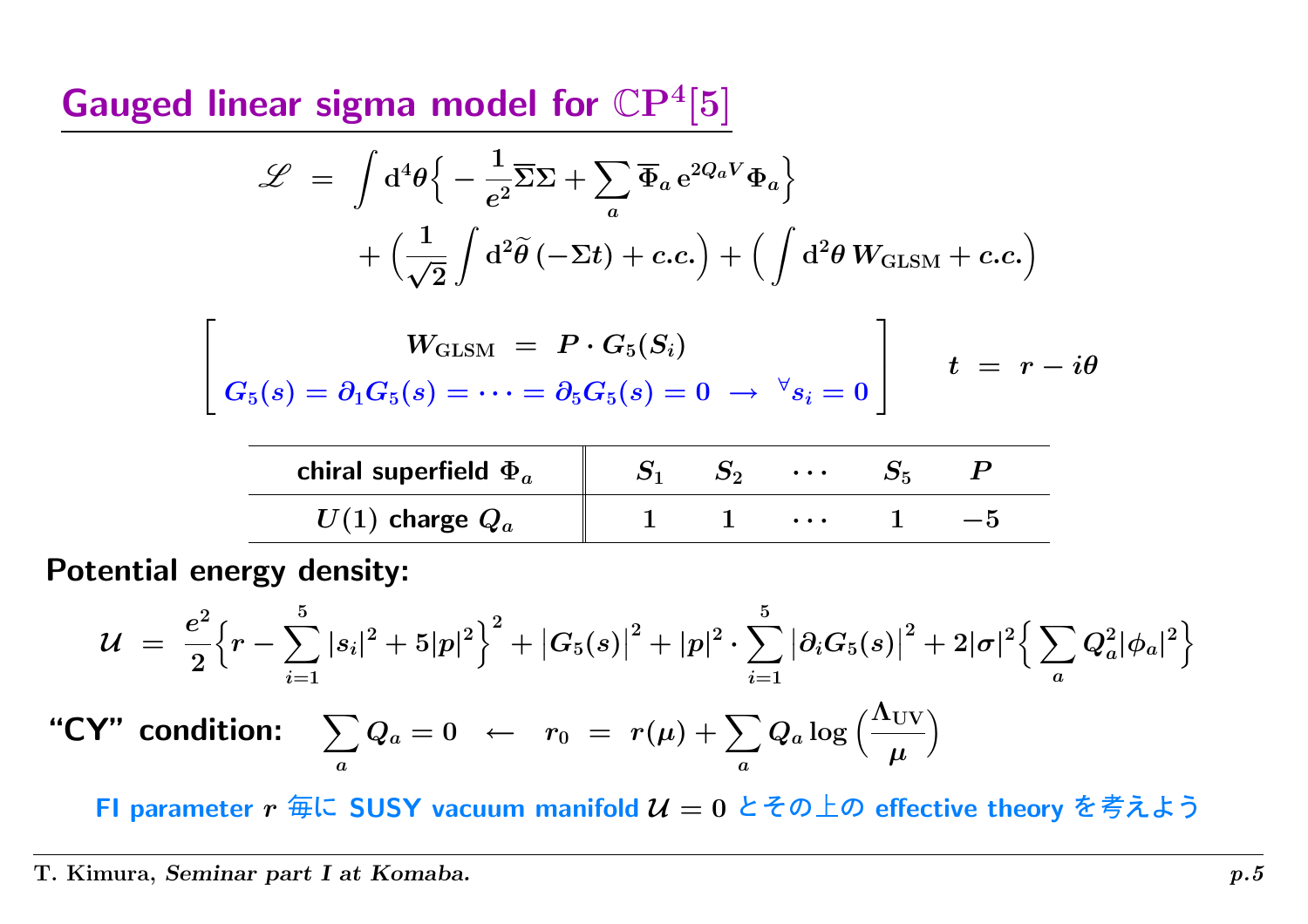$r \gg 0$  phase: <code>SUSY</code> nonlinear sigma model SUSY vacuum manifold  $\mathcal{M}_{\text{CY}}=\{\mathcal{U}=0\}$  を考える

$$
r = \sum_{i=1}^{5} |s_i|^2 - 5|p|^2 > 0 \rightarrow \exists s_i \neq 0
$$
  

$$
G_5(s) = p \partial_i G_5(s) = 0 \rightarrow p = 0
$$
  

$$
\therefore \mathcal{M}_{CY} = \left\{ (s_1, s_2, \cdots, s_5) \in \mathbb{C}^5 \, \middle| \, r = \sum_{i=1}^5 |s_i|^2 > 0 \, , \ G_5(s) = 0 \right\} \Big/ U(1)
$$
  

$$
= \mathbb{C}P^4[5]
$$

fluctuations around a point  $\exists (\langle s_1 \rangle, \langle s_2 \rangle, \cdots, \langle s_5 \rangle) \in \mathcal{M}_{\rm CY}\!\!: U(1) \to 1$ 

modes tangent to  $\mathcal{M}_{\mathrm{CY}}$  : massless

modes non-tangent to  $\mathcal{M}_{\mathrm{CY}}$  : massive  $m^2\propto e^2r$  via Higgs mechanism

IR limit  $e \to \infty \;\Rightarrow\;$  massive modes are decoupled

massless effective theory  $=$  SUSY NLSM on  $\mathbb{C}\mathrm{P}^4[5]$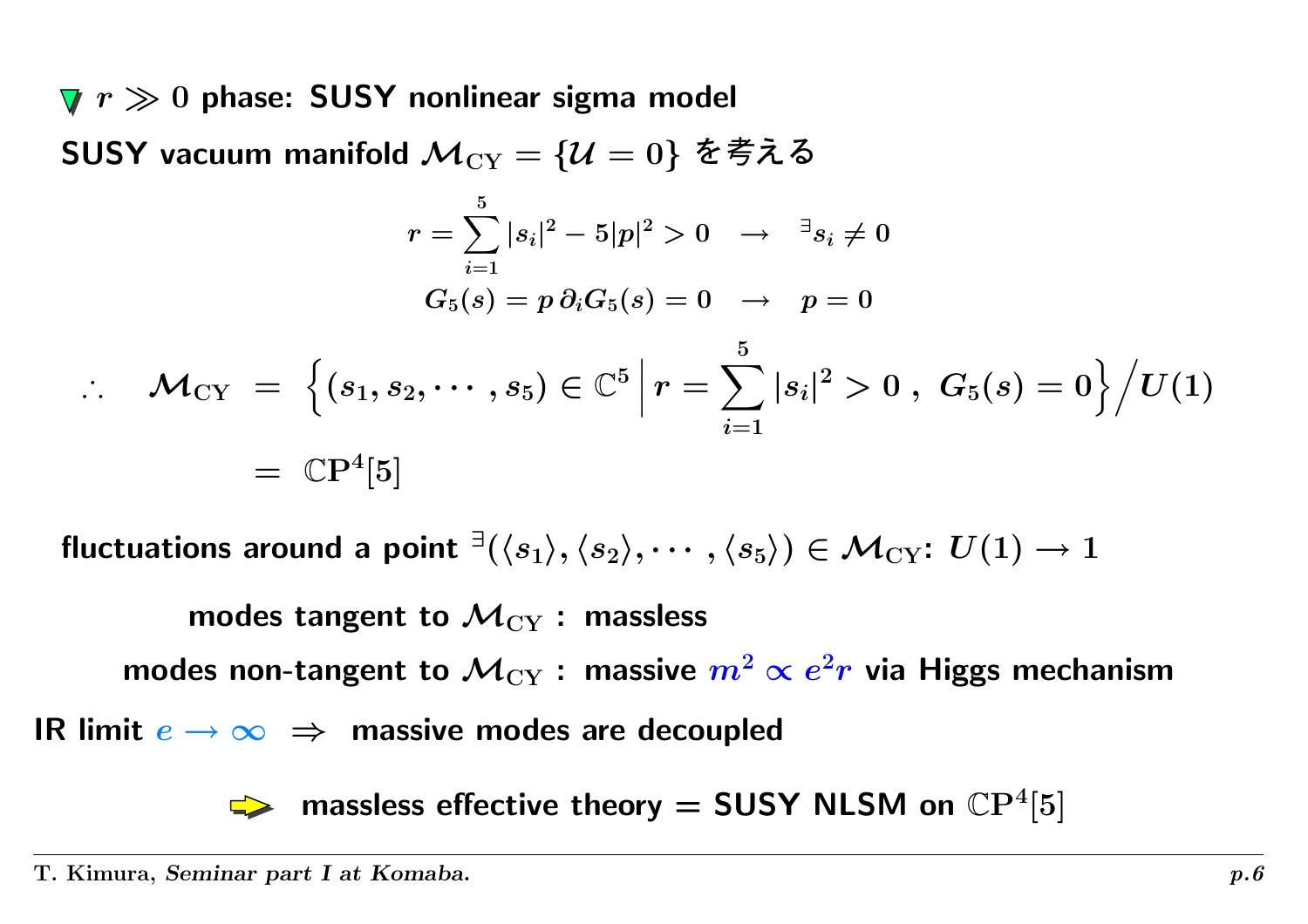$r \ll 0$  phase: orbifolded LG theory

SUSY vacuum manifold  $\mathcal{M}_{\text{orbifold}}=\{\mathcal{U}=0\}$  を考える

$$
\begin{aligned} r &= \sum_{i=1}^5 |s_i|^2 - 5|p|^2 < 0 & \to & p \neq 0 \\ G_5(s) &= p\ \partial_i G_5(s) = 0 & \to & ^\forall s_i = 0 \end{aligned}
$$

$$
\therefore \quad \mathcal{M}_{\text{orbifold}} \;=\; \Big\{ (p) \in \mathbb{C}^* \, \Big| \, r = -5|p|^2 < 0 \Big\} \Big/ U(1)
$$

fluctuations around a point  $\{\langle p\rangle\neq 0\}\in \mathcal{M}_{\rm orbifold}\colon U(1)\to \mathbb{Z}_5$ 

all  $S_i$  : massless with potential  $\langle p\rangle G_5(S)$  $P$  : massive  $m^2 \propto e^2 r$  via Higgs mechanism

IR limit  $e\to\infty$ :

$$
\sum \text{ massless effective theory} = \left( \begin{array}{c} \text{SUSY orbifolded LG theory} \\ \text{with } \{W_{\text{LG}} = \langle p \rangle G_5(S)\} / \mathbb{Z}_5 \end{array} \right)
$$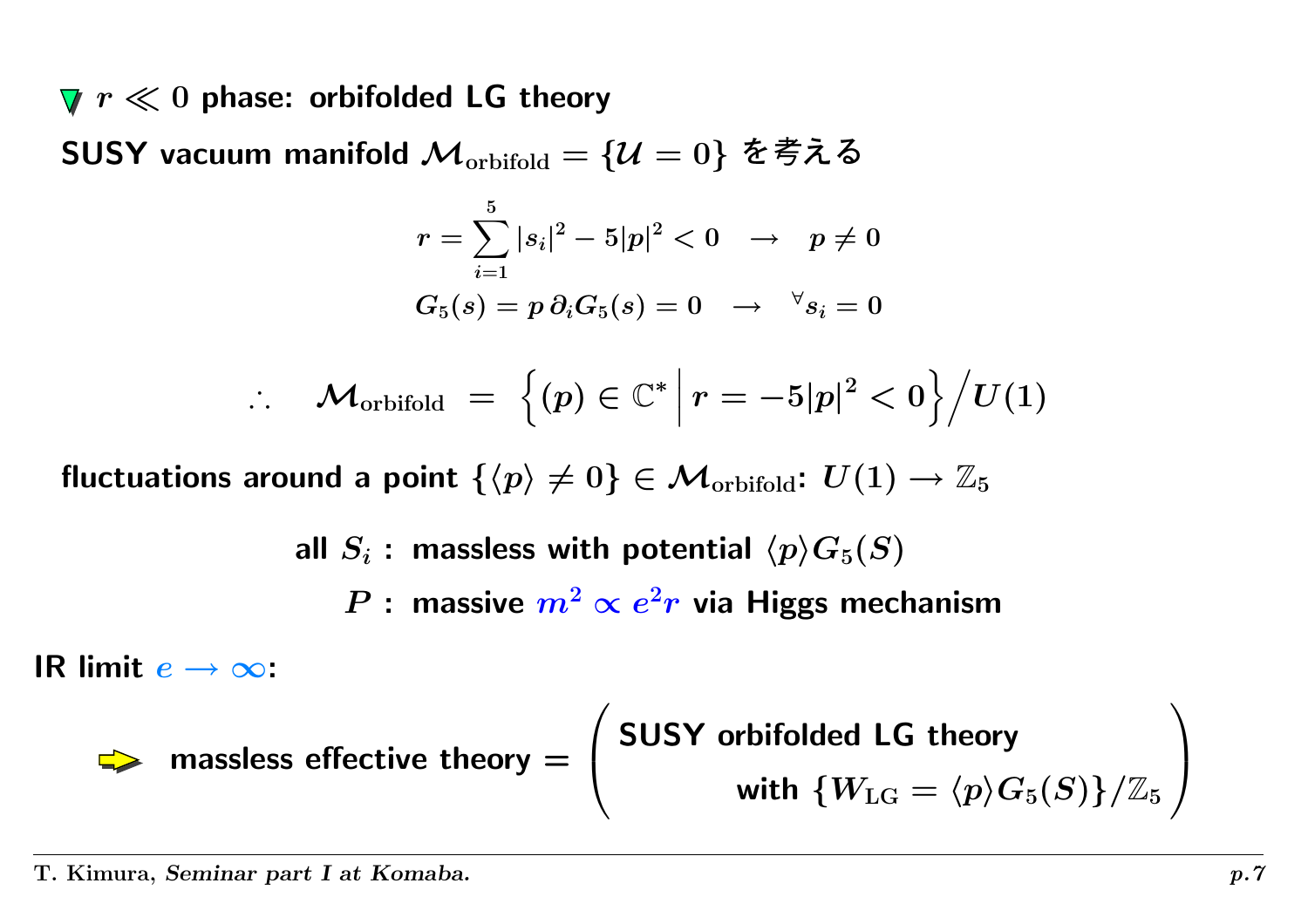## **V** CY/LG correspondence



ハナレト ちんしょ ナジー・ナー ナンチメ

や CY sigma model と LG theory は GLSM の異なる側面を表すに過ぎな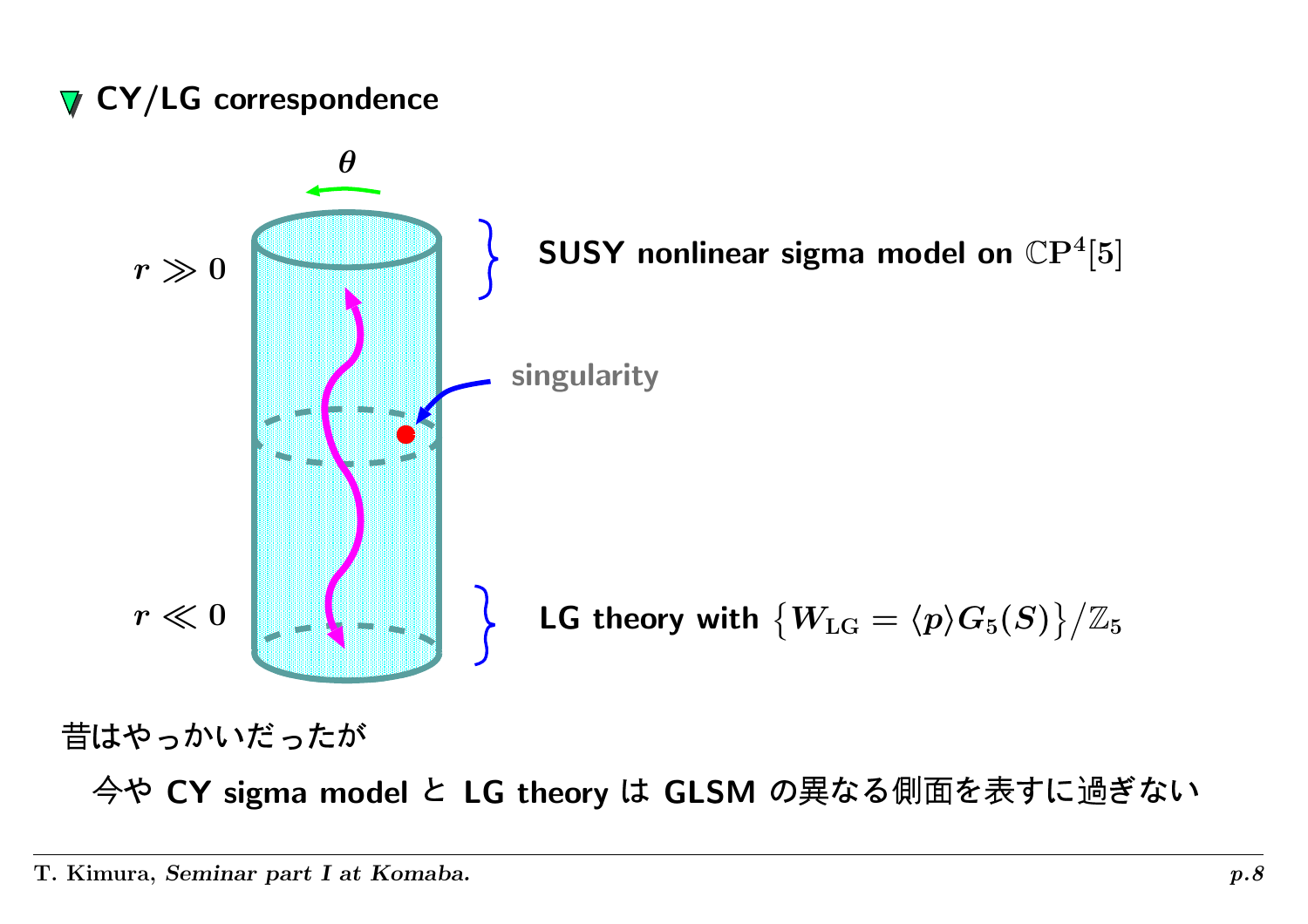### CY data and LG data

|                           | $CY$ 3-fold $M_{CY}$                        | $\mathcal{N}=(2,2)$ LG theory $(c=\overline{c}=9)$                       |
|---------------------------|---------------------------------------------|--------------------------------------------------------------------------|
| $b_{3-p,q}$               | $\dim H^{3-p,q}(\mathcal{M}_{\mathrm{CY}})$ | # of $(p, q)$ charged $(c, c)$ primary states                            |
| $P(t,\overline{t})$       | Poincaré polynomial                         | "Poincaré" polynomial $((c, c)$ primary)                                 |
| $ b_{p,q}=b_{3-p,3-q}\, $ | Poincaré duality                            | charge conjugation invariance on R ground states                         |
| $b_{0,0}=1$               | simply connected                            | uniqueness of vacuum: $(h_L, h_R) = (0, 0)$                              |
| $b_{3,3}=1$               | Poincaré duality                            | uniqueness of highest charge state: $(h_L, h_R) = (c/6, \overline{c}/6)$ |
| $b_{3,0}=1$               | holomorphic $(3,0)$ -form                   | spectral flow from vacuum: $(\theta_L, \theta_R) = (-1/2, 0)$            |

の関係を用いて LG theory から CY 3-fold の topological data を再現する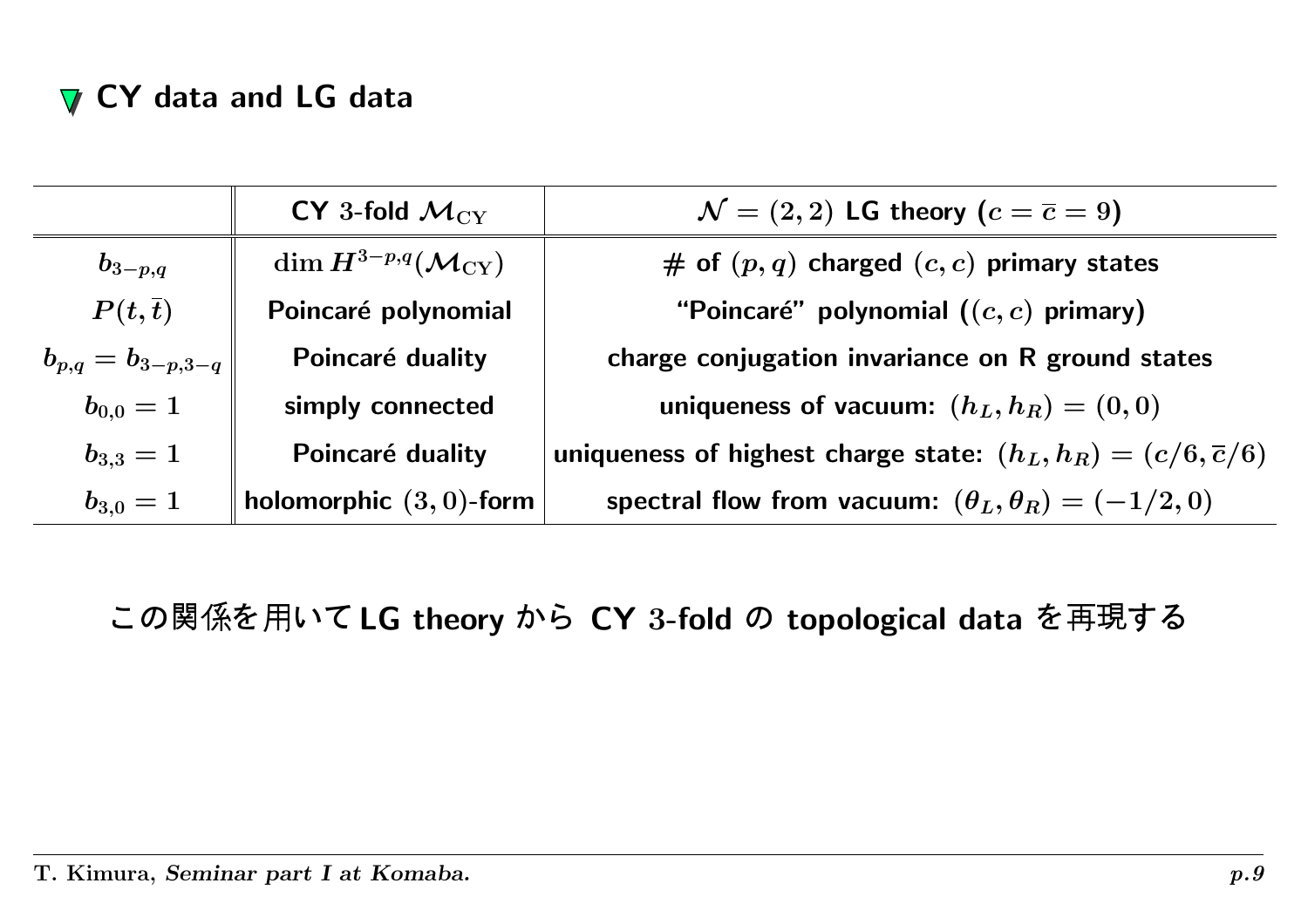Information from LG superpotential  $\sqrt{}$ 

$$
\{W_{\rm LG}\ =\ S_1^5 + S_2^5 + S_3^5 + S_4^5 + S_5^5\}/\mathbb{Z}_5\\ A_4\otimes A_4\otimes A_4\otimes A_4\otimes A_4 \ \text{type}
$$

 $A_4$  type LG minimal model:

$$
\text{chiral ring } \mathscr{R}_i = \mathbb{C}/[\mathrm{d}W] = \{1, S_i, S_i^2, S_i^3\}
$$
\n
$$
\text{central charge } c = 3 - \frac{6}{4+1}
$$

NS-NS  $(c, c)$  primary states  $= \{\otimes_{i=1}^5 S_i^{l_i}\}$   $(\triangleleft {\mathsf{L}}\ \ l_i = 0, 1, 2, 3)$ 

spectral flow を施して  $\mathbb{Z}_5$  invariant Ramond ground states を構成する

(# of R gound states with  $(p-3/2, q-3/2)$  charge) = $\,=\,$   $\,( \#$  of harmonic  $(3-p,q)$ -forms on  $\mathsf{CY}_3)\,\,\equiv\,\, b_{3-p,q}$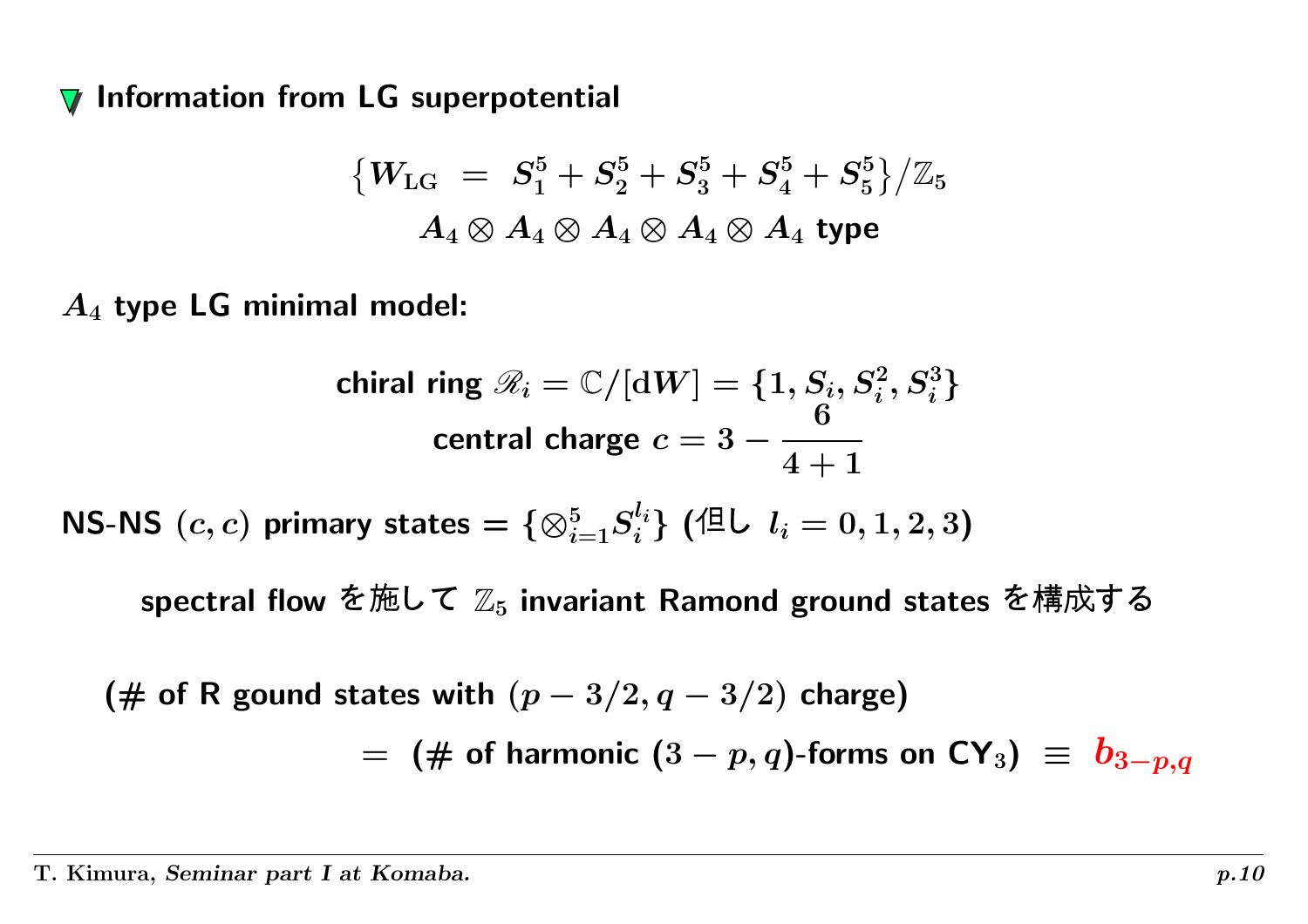#### Hodge diamond:



# of complex moduli  $b_{2,1} = 101$ :

"degree of  $W_{\text{LG}} = G_5(S)$  (126)" – "deformation degree under  $GL(5,\mathbb{C})$  (25)"

# of Kähler moduli  $b_{1,1} = 1$ :

"deformation degree of the FI parameter"

Euler number:

$$
\chi(\mathcal{M}_{\rm CY})=\sum_{p,q=0}^3(-1)^{p+q}b_{p,q}=2(b_{1,1}-b_{2,1})=-200
$$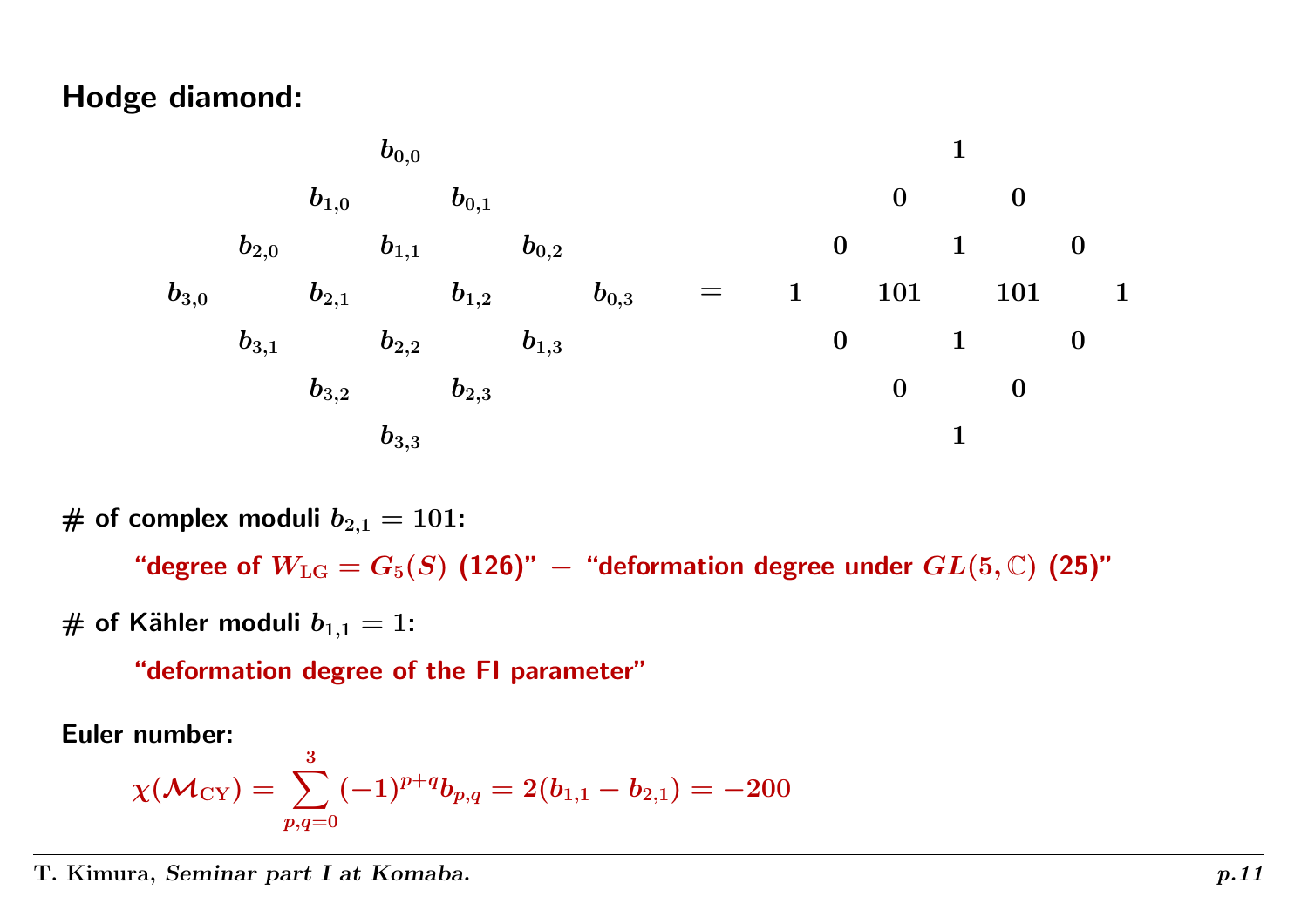T-duality

$$
\mathscr{L}'\;=\;\int\mathrm{d}^4\theta\Big(\frac{R^2}{4}B^2-\frac{1}{2}(Y+\overline{Y})B\Big)\;,\qquad \frac{\overline{B}=B}{\overline{D}_+Y=D_-Y=0}
$$

 $\boldsymbol{1}.$  Theory on  $S^1$  of radius  $R\text{:}$ 

$$
d^4\theta = \frac{1}{2}d^2\tilde{\theta}\overline{D}_+D_-\}
$$
  
integrate out  $Y$ ,  $\overline{Y}$   

$$
\therefore \mathscr{L}'\Big|_{B=\Phi+\overline{\Phi}} = \int d^4\theta \frac{R^2}{2}\overline{\Phi}\Phi \implies d^2s = R^2|d\phi|^2 = R^2(d\rho^2 + d\varphi^2)
$$

2. Theory on  $S^1$  of radius  $1/R\mathrm{:}$ 

$$
\therefore \quad \mathscr{L}'\Big|_{B=\frac{1}{R^2}(Y+\overline{Y})} \; = \; \int \mathrm{d}^4 \theta \, \Big( -\frac{1}{2R^2} \overline{Y} Y \Big) \; \implies \; \mathrm{d}^2 s = \frac{1}{R^2} |\mathrm{d} y|^2 = \frac{1}{R^2} (R^4 \mathrm{d} \rho^2 + \mathrm{d} \vartheta^2)
$$

れらの議論に  $U(1)$  gauge symmetry を追加したもの  $=$  Hori-Vafa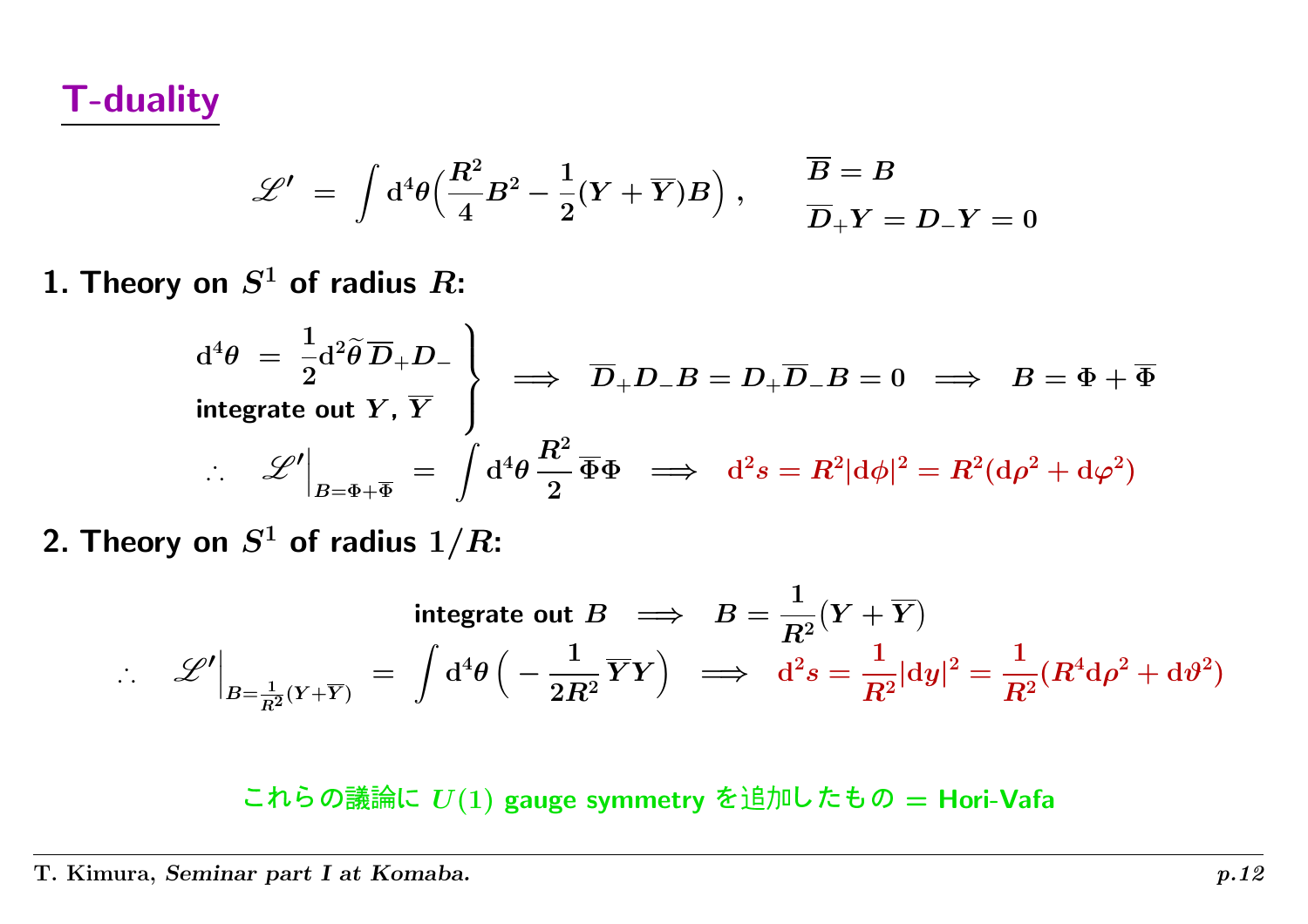## T-dualized theory of GLSM for  $\mathbb{C}\mathrm{P}^4[5]$

Hori-Vafa's Lagrangian:

$$
\mathscr{L} \;=\; \int \mathrm{d}^4 \theta \Big\{ -\frac{1}{e^2} \overline{\Sigma} \Sigma - \sum_a \Big( \frac{1}{2} (Y_a + \overline{Y}_a) \log (Y_a + \overline{Y}_a) \Big) \Big\} + \Big( \frac{1}{\sqrt{2}} \int \mathrm{d}^2 \widetilde{\theta} \, \widetilde{W} + c.c. \Big) \newline \widetilde{W} \;=\; \Sigma \Big( \sum_a Q_a Y_a - t \Big) + \sum_a \mathrm{e}^{-Y_a}
$$

| chiral superfield         | $\Phi_a$                     | 5 <sub>2</sub>     | $\bullet\hspace{0.4mm}\bullet\hspace{0.4mm}\bullet\hspace{0.4mm}\bullet$ |     |
|---------------------------|------------------------------|--------------------|--------------------------------------------------------------------------|-----|
| $U(1)$ charge             | $\boldsymbol{\mathcal{Q}}_a$ |                    | $\blacksquare$                                                           | — h |
| twisted chiral superfield | $\bm{Y}_{\bm{a}}$            | $\boldsymbol{Y}_2$ | $\bullet$ $\bullet$ $\bullet$                                            |     |

relation between chiral superfields  $\{\Phi_a\}$  and twisted chiral superfields  $\{Y_a\}$ :

$$
2\overline{\Phi}_a\,{\rm e}^{2Q_aV}\Phi_a\ =\ Y_a+\overline{Y}_a
$$

 $U(1)$  phase rotation symmetry on  $\Phi_a \rightarrow$  shift symmetry on  $Y_a$ :

$$
Y_a\;\rightarrow\;Y_a+2\pi i
$$

#### T. Kimura, Seminar part I at Komaba.  $p.13$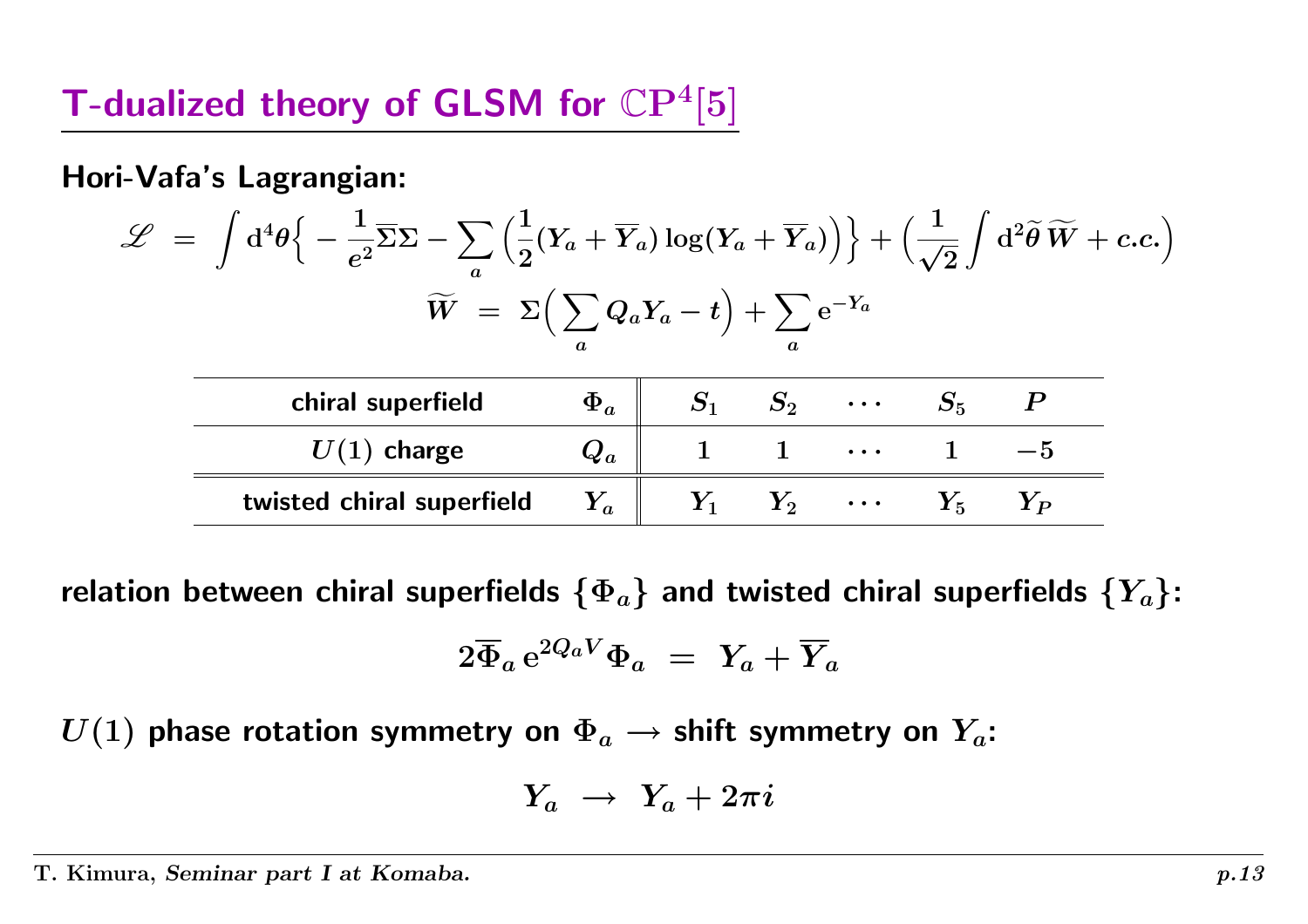A powerful tool  $=$  "period integral":

$$
\widehat{\Pi} \,\,\equiv\,\,\int \mathrm{d} \Sigma \prod_{i=1}^5 \mathrm{d} Y_i \, \mathrm{d} Y_P \left(5 \Sigma \right) \, \exp \big( - \widetilde{W} \big)
$$

topological  $A$ -twisted sector のみを追う量

言でいうと「partition function of topological  $A$ -theory with  $W_{\text{GLSM}} = P \cdot G_5(S_i)$ 」<br>Hori-Vafa の"proof of mirror symmetry" の不十分な点<br>しかし  $G_5(S_i)$  に余分な条件がなければこの量で十分

Hori-Vafa の"proof of mirror symmetry" の不十分な点

かし  $G_5(S_i)$  に余分な条件がなければこの量で十

$$
5\Sigma \rightarrow \left\{\begin{array}{l} 5\frac{\partial}{\partial t} : \text{ twisted LG theory } \hat{\Sigma} \dot{\Xi} \\ \frac{\partial}{\partial Y_P} : \text{T-dualized geometry } \hat{\Sigma} \dot{\Xi} \tilde{\Xi} \end{array}\right.
$$
  
rt I at Komaba.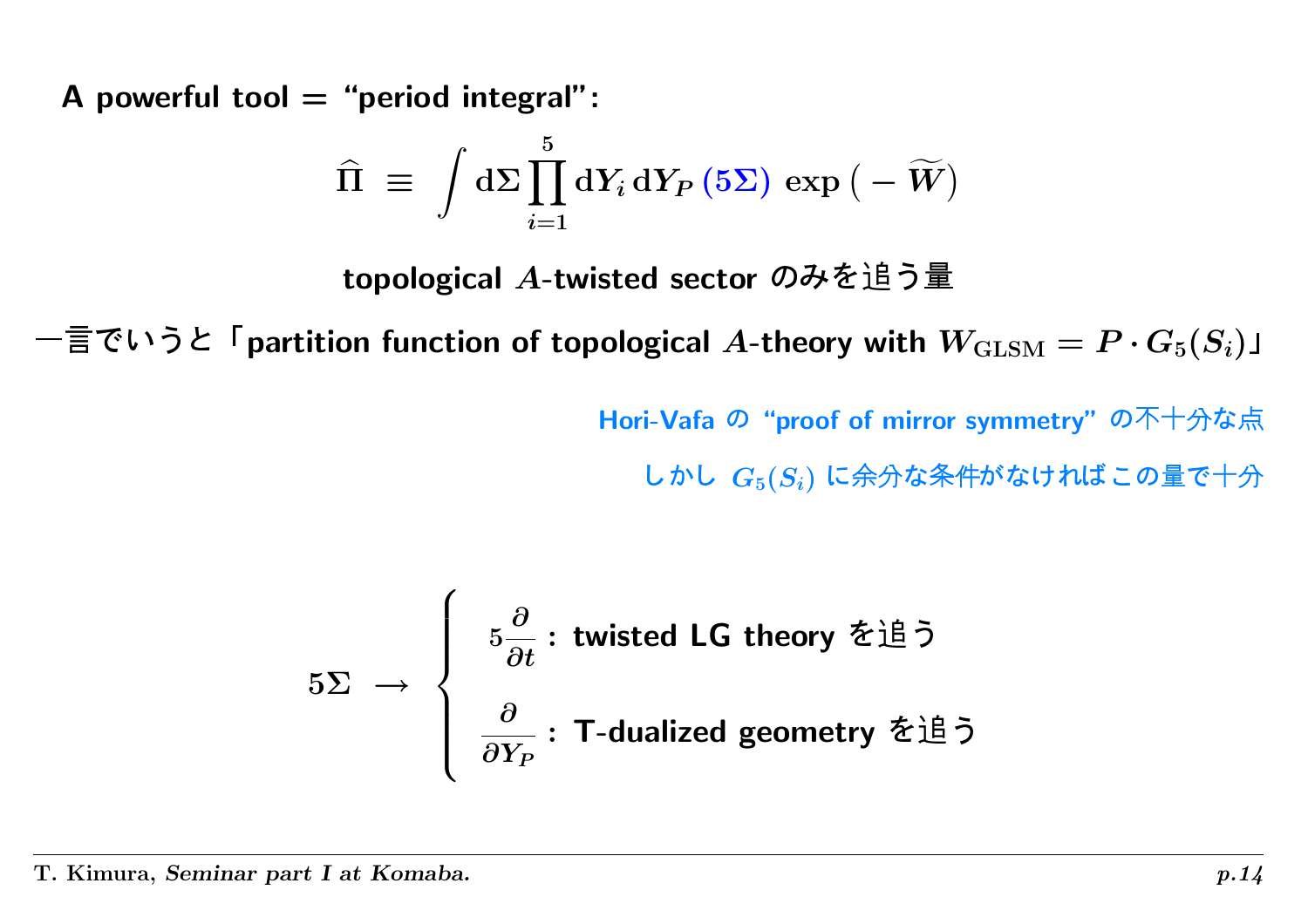### twisted LG description

$$
\hat{\Pi} = 5 \frac{\partial}{\partial t} \int \prod_{i=1}^{5} dY_i dY_P \delta \Big( \sum_{i=1}^{5} Y_i - 5Y_P - t \Big) \exp \Big\{ - \sum_{i=1}^{5} e^{-Y_i} - e^{-Y_P} \Big\}
$$
\n
$$
= e^{t/5} \int \prod_{i=1}^{5} (e^{-Y_i/5} dY_i) \exp \Big\{ - \sum_{i=1}^{5} e^{-Y_i} - e^{t/5} \prod_{i=1}^{5} e^{-Y_i/5} \Big\}
$$
\n
$$
= \int \prod_{i=1}^{5} dX_i \exp \Big\{ - (X_1^5 + X_2^5 + \dots + X_5^5 + e^{t/5} X_1 X_2 \dots X_5) \Big\} \equiv \int \prod_{i=1}^{5} dX_i \exp \big( - \widetilde{W}_{\text{LG}} \big)
$$
\n
$$
\text{4L} \quad X_i \equiv e^{-Y_i/5}.
$$

from shift symmetry  $Y_a \rightarrow Y_a + 2\pi i$ , this model has  $(\mathbb{Z}_5)^4$  orbifold symmetry:

$$
X_i\;\rightarrow\;\omega_i X_i\;,\quad\quad \omega_i^5\;=\;\omega_1 \omega_2 \cdots \omega_5\;=\;1
$$

massless effectivee theory  $=\left(\begin{array}{c} {\textsf{SUSY}} \text{ orbifolded twisted chiral LG theory}\[1mm] \text{with } \{\widetilde{W}_{\text{LG}}\}/(\mathbb{Z}_5)^4 \end{array}\right)$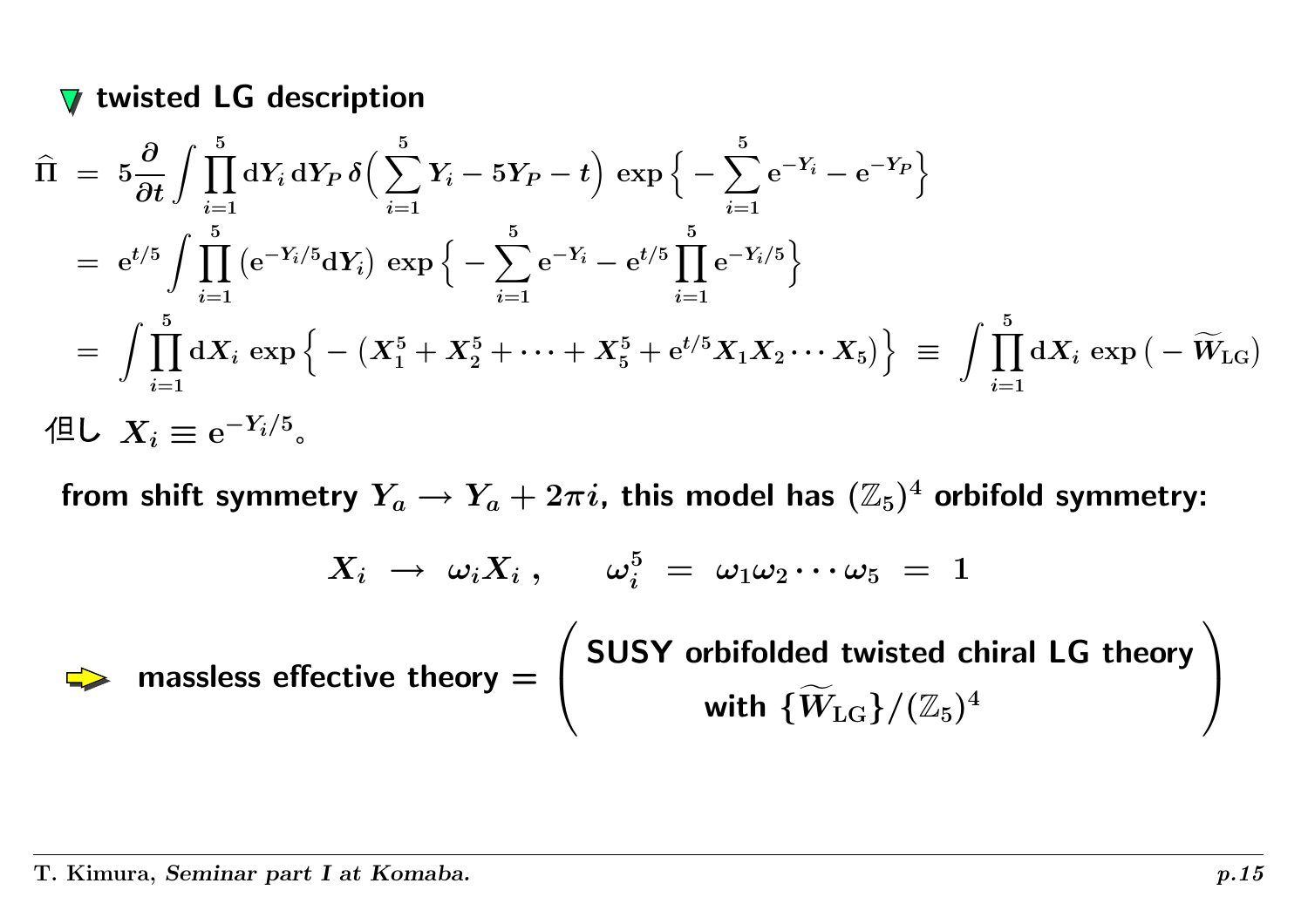#### Hodge diamond:

$$
\begin{array}{ccccccccc}\n&\widetilde{b}_{0,0}&&&\cr\widetilde{b}_{1,0}&&\widetilde{b}_{0,1}&&&0&0\cr\widetilde{b}_{2,0}&&\widetilde{b}_{1,1}&&\widetilde{b}_{0,2}&&&0&101&0\cr\widetilde{b}_{3,0}&&\widetilde{b}_{2,1}&&\widetilde{b}_{1,2}&&\widetilde{b}_{0,3}&&=&1&1&1&1&1\cr\widetilde{b}_{3,1}&&\widetilde{b}_{2,2}&&\widetilde{b}_{1,3}&&&0&101&0\cr&&&&\widetilde{b}_{3,2}&&\widetilde{b}_{2,3}&&&0&0\cr&&&&&&0&0\end{array}
$$

 $\#$  of Kähler moduli  $\widetilde{b}$  $\widetilde{b}_{1,1}=101$ , # of complex moduli  $\widetilde{b}$  $b_{1,1}=1$ Euler number: r number:  $\qquad \widetilde{\chi} = \; \sum \limits$  $\sum_{i=1}^3\,(-1)^{p+q}\widetilde{b}$  $p,q=0$  $\widetilde{b}_{p,q}=2(\widetilde{b}% ,\widetilde{b}_{p,q})=2\widetilde{b}_{p,q} \label{bq}%$  $\widetilde{b}_{1,1}-\widetilde{b}$  $b_{2,1})=200$ 

 $(X_i:$  twisted chiral superfield  $\leftrightarrow$   $S_i:$  chiral superfield)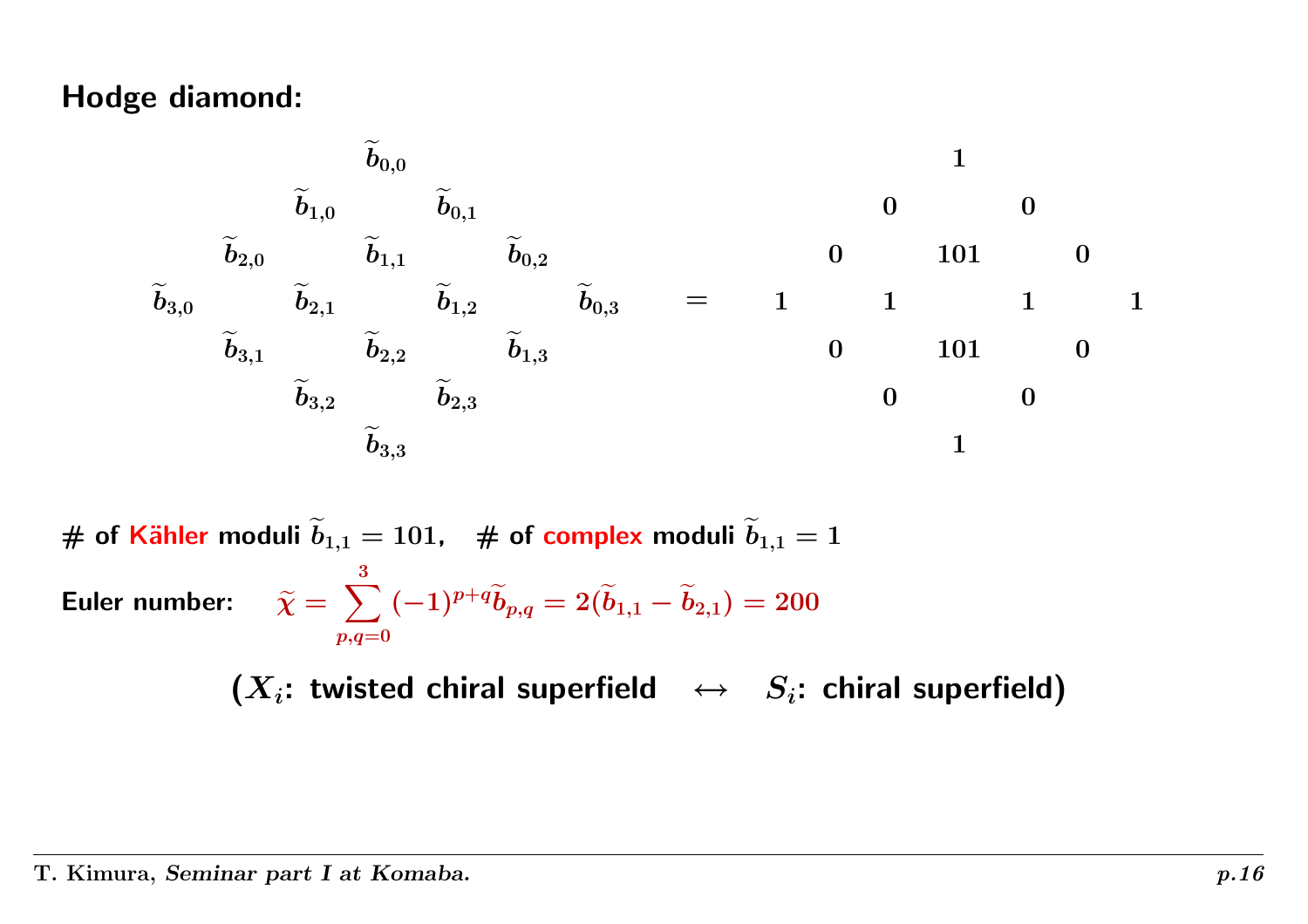T-dualized (mirror) geometric description  $\sqrt{}$ 

$$
\widehat{\Pi} = \int d\Sigma \prod_{i=1}^{5} dY_i dY_P \frac{\partial}{\partial Y_P} \exp \Big\{ -\Sigma \Big( \sum_i Y_i - 5Y_P - t \Big) - \sum_i e^{-Y_i} - e^{-Y_P} \Big\}
$$
\n
$$
= \int \prod_i dY_i dY_P e^{-Y_P} \delta \Big( \sum_i Y_i - 5Y_P - t \Big) \exp \Big\{ - \sum_i e^{-Y_i} - e^{-Y_P} \Big\}
$$

field re-definition (preserving canonical measure of  $\widehat\Pi$ ):

$$
{\rm e}^{-Y_P} \;=\; \widetilde{P}\;,\quad \ \ {\rm e}^{-Y_i} \;=\; \widetilde{P} U_i\;,\quad \ \ U_i \;=\; {\rm e}^{-t/5} \frac{Z_i^5}{Z_1 Z_2 \cdots Z_5}
$$

period integral is re-written as

$$
\widehat{\Pi} \;=\; \int \frac{1}{\mathrm{vol.}(\mathbb{C}^*)} \prod_{i=1}^5 \mathrm{d} Z_i \, \delta\Big(Z_1^5 + Z_2^5 + \cdots + Z_5^5 + \mathrm{e}^{t/5} Z_1 \cdots Z_5 \Big)
$$

twisted chiral superfields  $\boldsymbol{Z_i}$  has the following symmetry:

$$
Z_i \ \rightarrow \ \lambda \, \omega_i \, Z_i \, , \qquad \omega_i^5 = \omega_1 \omega_2 \cdots \omega_5 = 1 \ , \qquad \lambda \in \mathbb{C}^*
$$

This is nothing but the definition of  $\mathbb{C}\mathrm{P}^4[5]/(\mathbb{Z}_5)^3!$ 

(the mirror geometry appears!)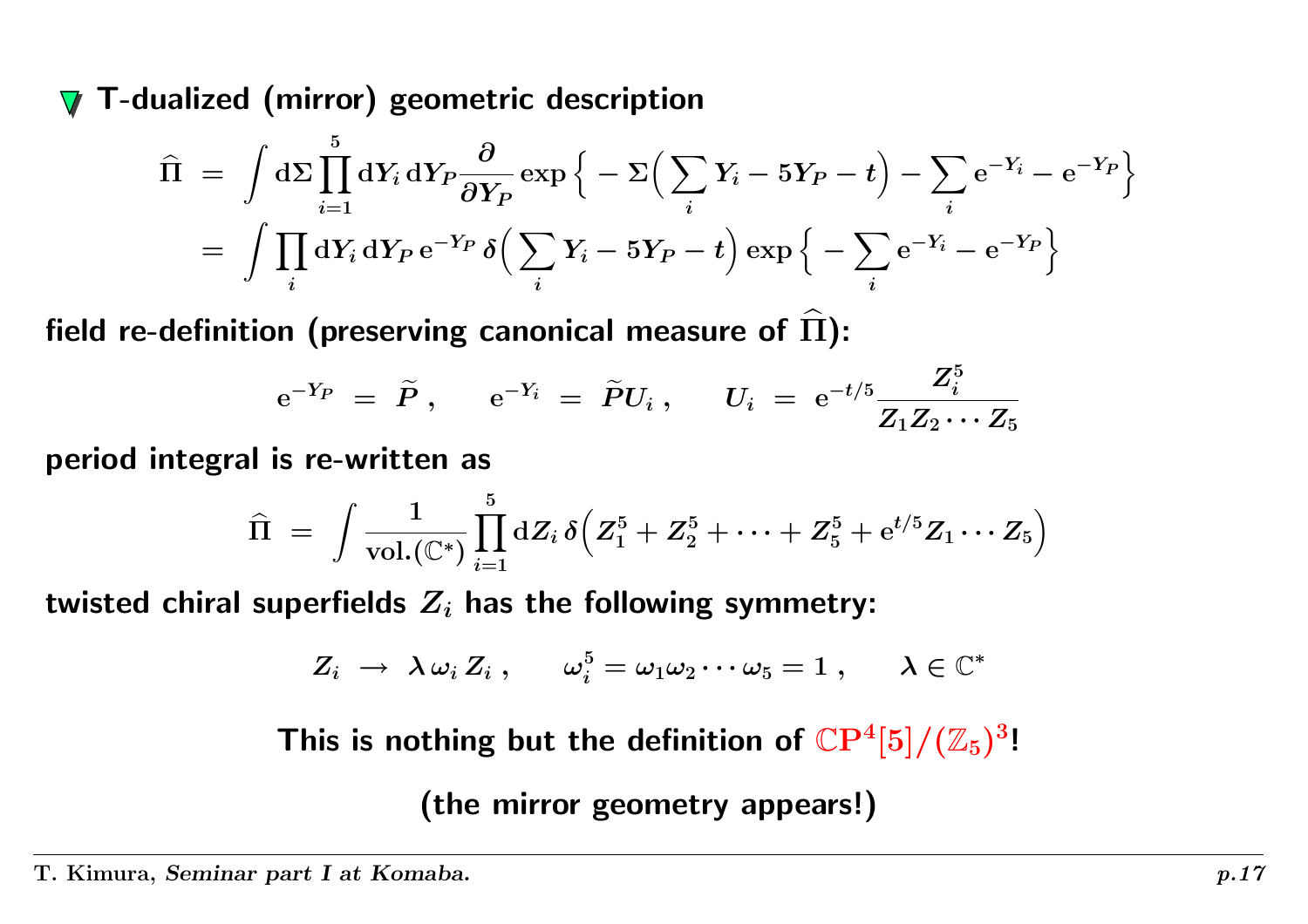## Result



 $\boldsymbol{W}_1$  $\widetilde{\phantom{m}}$  $\widetilde{W}_{\rm LG} \,\;=\;\; X_{1}^{5} + X_{2}^{5} + X_{3}^{5} + X_{4}^{5} + X_{5}^{5} + \mathrm{e}^{t/5} X_{1} X_{2} X_{3} X_{4} X_{5}$  $b_{2,1}(\mathbb{C}\mathrm{P}^4[5])=\widetilde{b}$  $\widetilde{b}_{1,1}(\mathbb{C}\mathrm{P}^4[5]/(\mathbb{Z}_5)^3) = 101 \; , \qquad b_{1,1}(\mathbb{C}\mathrm{P}^4[5]) = \widetilde{b}$  $b_{2,1}(\mathbb{C}\mathrm{P}^4[5]/(\mathbb{Z}_5)^3)=1$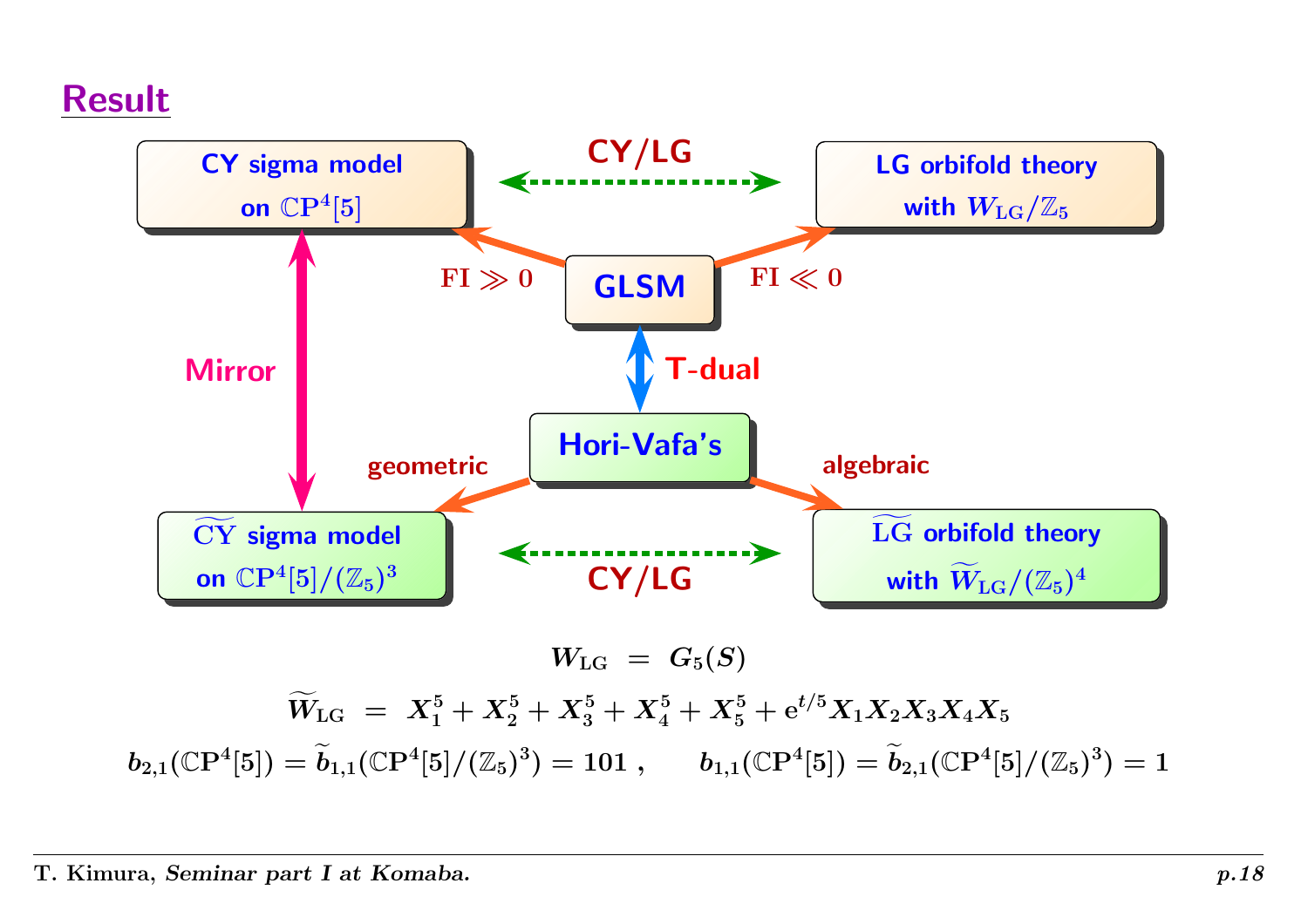## **Comments**

Hori-Vafa's explanation of Mirror symmetry is not complete!

topological A-twisted sector only  $\rightarrow$  How about B-sector?

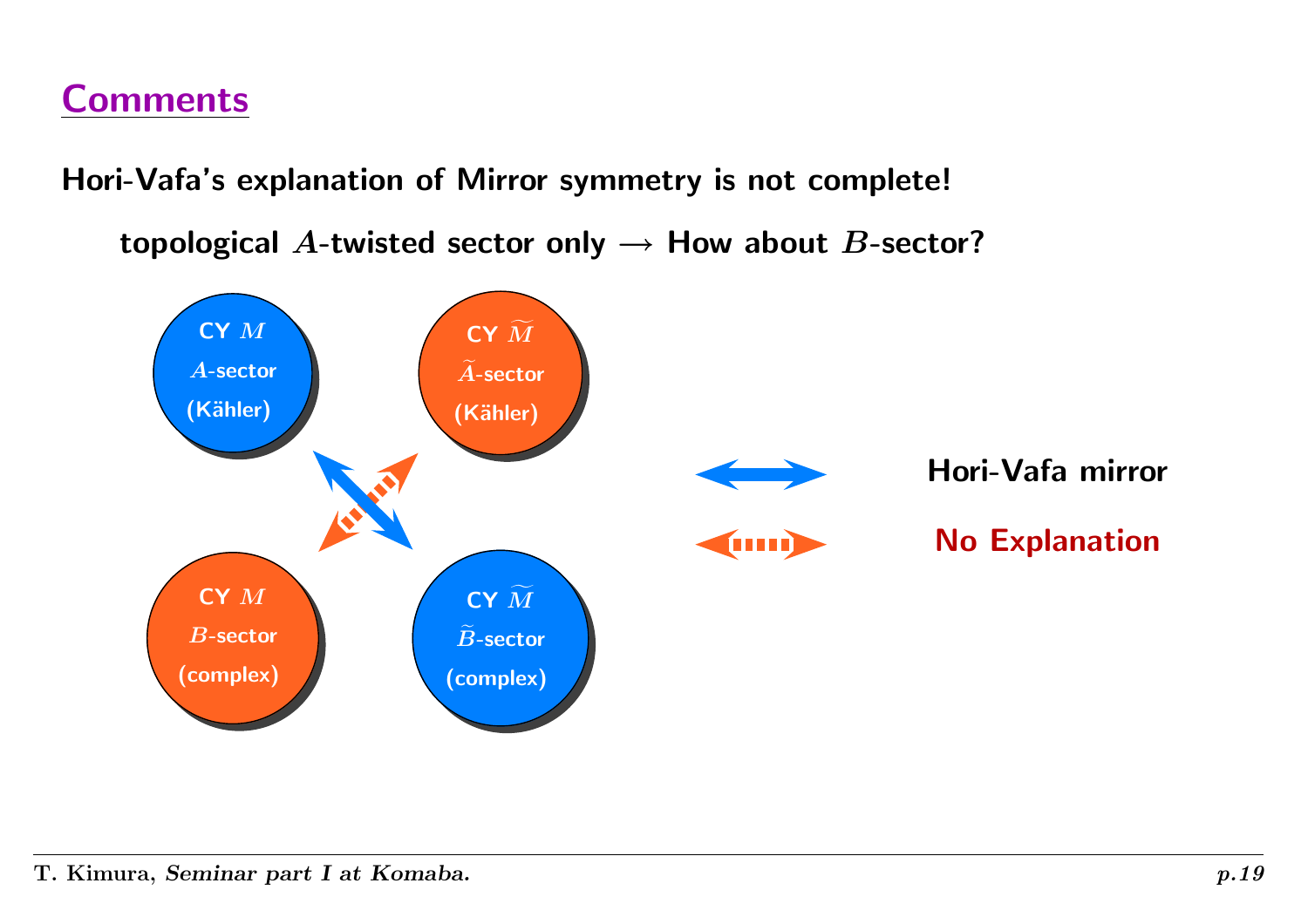Hori-Vafa の未解決部分の例: resolved/deformed conifold



deformed conifold: deformation of complex moduli  $(b_{2,1})$ <br>resolved conifold: deformation of Kähler moduli  $(b_{1,1})$ 

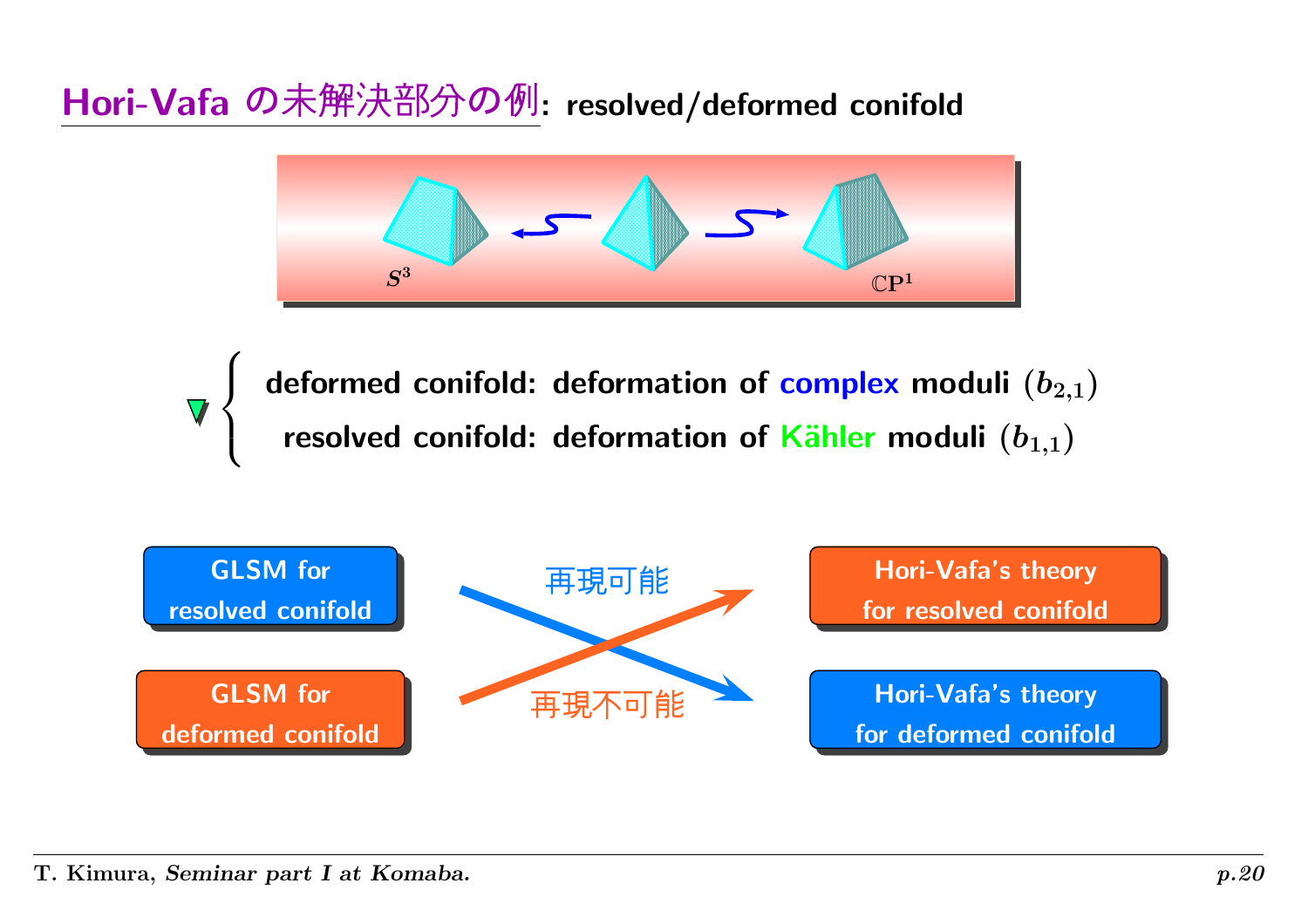## My Present Study

#### 1. investigation beyond the Hori-Vafa  $\bm{\nabla}$



 $W_{\mathrm{GLSM}} = P \cdot G_{\ell}(S)$  に additional な対称 example: sigma model on quadric surface and its line bundle

$$
\begin{array}{c}\n\left(\mathbb{C} \ltimes\right) \frac{SO(N)}{SO(N-2)\times U(1)}\\
\Downarrow\\
SO(N) \text{ symmetry on } G_{\ell=2}(S)\n\end{array}
$$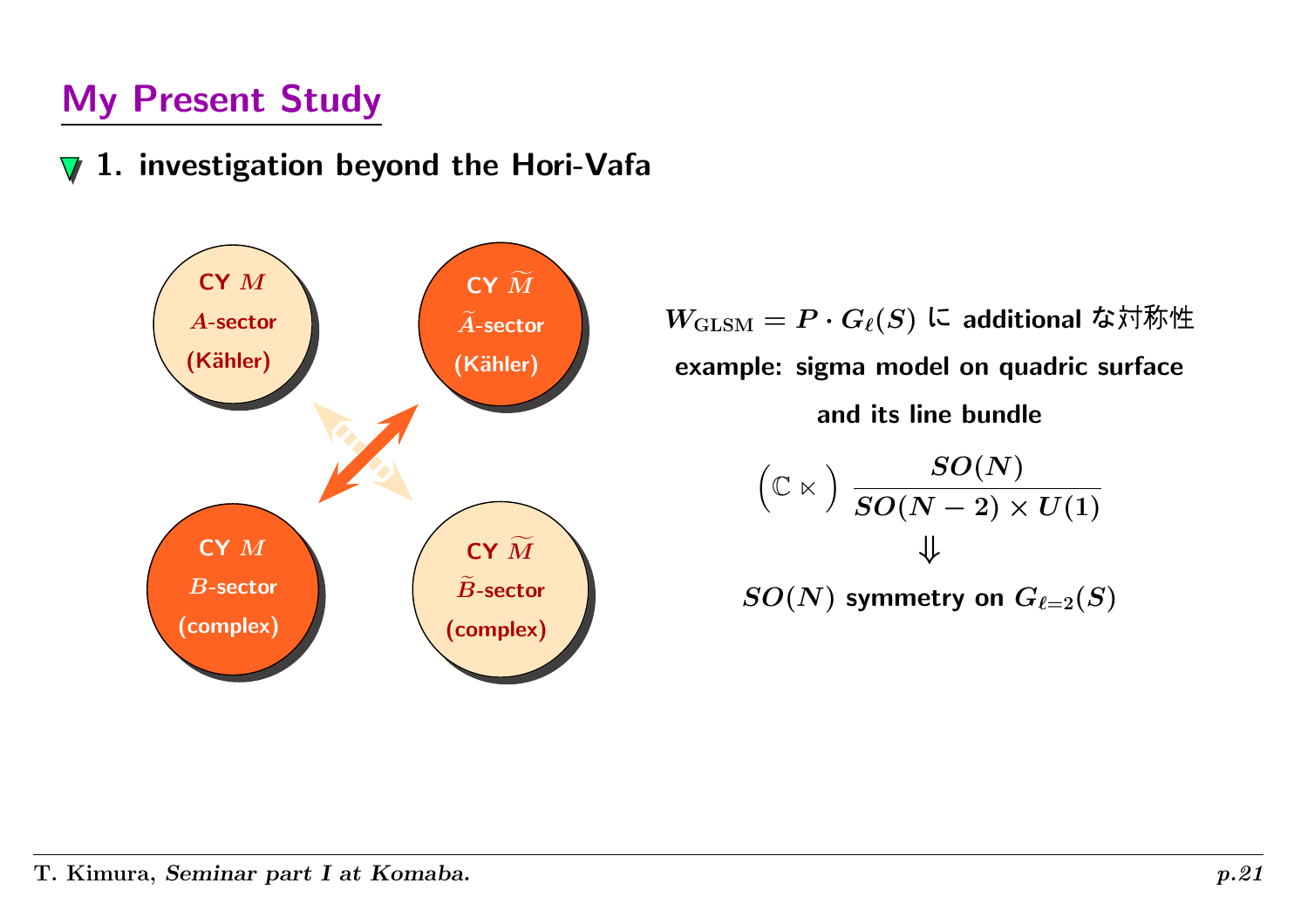## My Present Study

2. mirror symmetry on noncompact CY  $\bm{\nabla}$ 

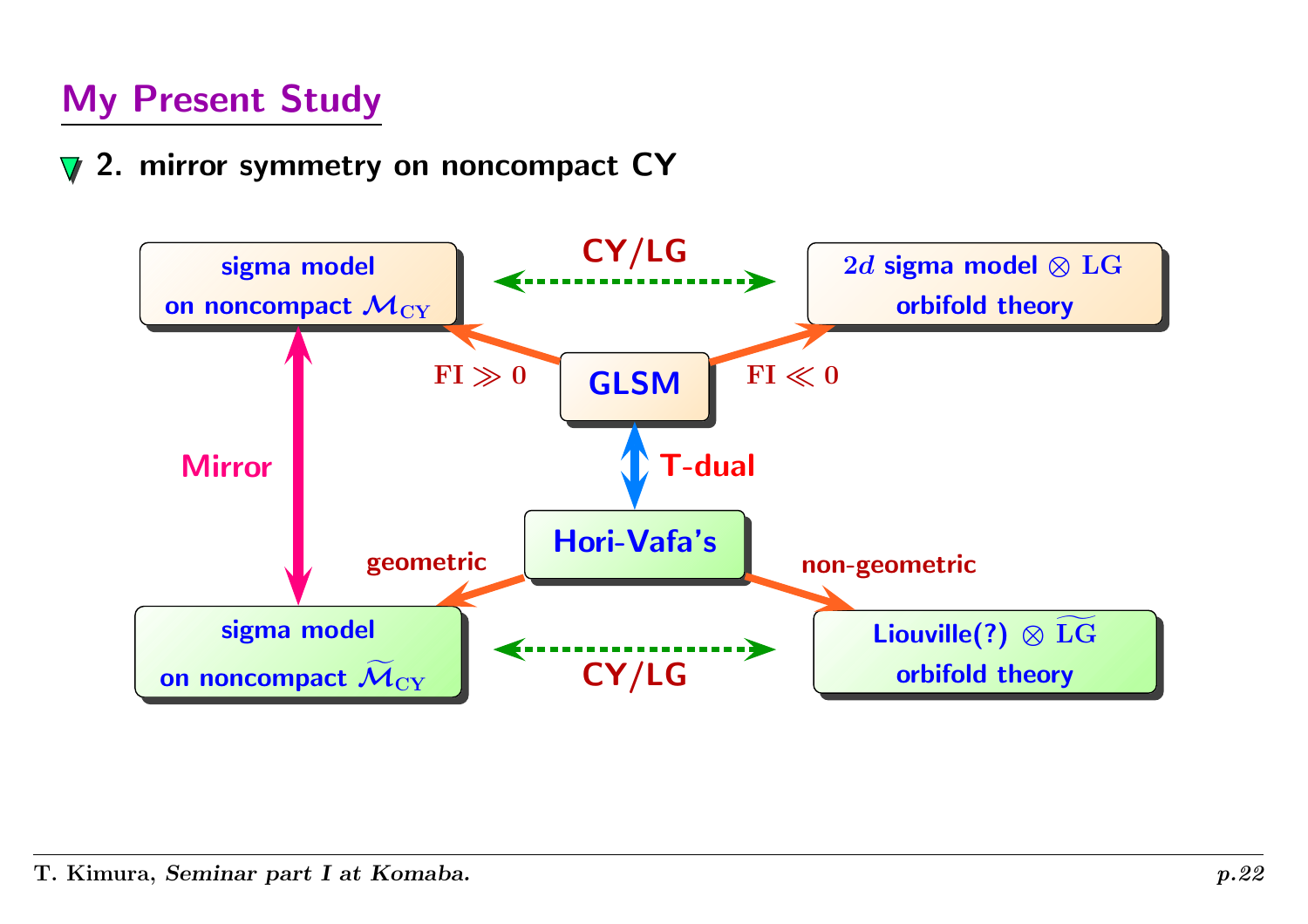Landau-Ginzburg theory

well-defined LG superpotential

 $W(\Phi)|_{\Phi=0} = \frac{\partial W}{\partial \Phi^i}|_{\Phi=0} = 0 \iff$  existence of the critical point at  $\Phi^i = 0$ det  $\det_{i,j} \Big(\frac{\partial^2 W}{\partial \Phi^i \partial \Phi^j}\Big)\Big|_{\Phi=0}~=~0$  $\rho \equiv \det_{i,j} \left( \frac{\partial^2 W}{\partial \Phi^i \partial \Phi^j} \right) \neq 0 \iff$  existence of isolated singularity  $W(\lambda^{\omega_i} \Phi^i) \;=\; \lambda^{+1} W(\Phi^i)$  where  $\;h_i \;=\; \overline{h}_i \;=\; \frac{\omega_i}{2} \;> \;0$ 

 $A_k$  type singularity: (level  $\,=k-1)$ 

|                                            |                                                                    | field            | dimension         |
|--------------------------------------------|--------------------------------------------------------------------|------------------|-------------------|
| $W = x^{k+1} \, , \; \; k \; > \; 1$       | $\mathscr{R} = \{1, x, x^2, \cdots, x^{k-1}\}\$                    |                  | $\frac{0}{k+1}$   |
| $\omega_x$ = $\frac{1}{k+1}$               | $\mu = \left(\frac{1}{\omega_x} - 1\right) = k = \dim \mathscr{R}$ |                  |                   |
| $p_x = 1 \, , \; \; N \; = \; k+1$         | $\beta = \frac{1}{2} - \omega_x = \frac{1}{2} - \frac{1}{k+1}$     | $\boldsymbol{x}$ | $\frac{1}{k+1}$   |
| $\frac{\partial W}{\partial x} = (k+1)x^k$ |                                                                    |                  | ÷.                |
|                                            | $c = 6\beta = 3 - \frac{6}{k+1}$                                   | $x^{k-1}$        | $\frac{k-1}{k+1}$ |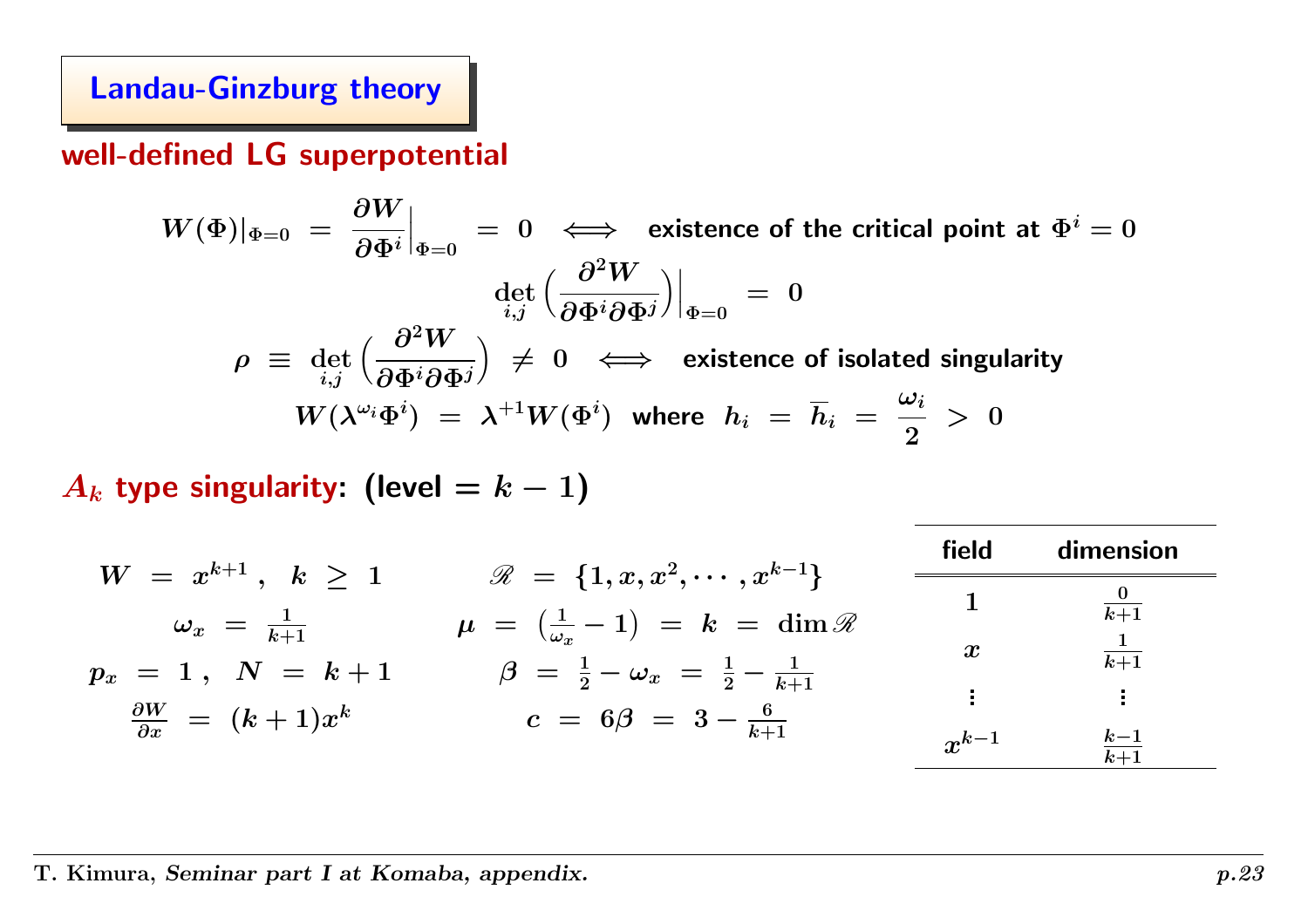### NS chiral primary

 $\mathcal{N}=(2,2)$  superconformal algebra:

$$
[L_m, L_n] = (m - n)L_{m+n} + \frac{c}{12}m(m^2 - 1)\delta_{m+n}
$$
  
\n
$$
[L_m, G_r^{\pm}] = \left(\frac{n}{2} - r\right)G_{n+r}^{\pm}
$$
  
\n
$$
[L_m, J_n] = -nJ_{m+n}
$$
  
\n
$$
[J_m, J_n] = \frac{c}{3}m\delta_{m+n}
$$
  
\n
$$
[J_n, G_r^{\pm}] = \pm G_{n+r}^{\pm}
$$
  
\n
$$
\{G_r^-, G_s^+\} = 2L_{r+s} - (r - s)J_{r+s} + \frac{c}{3}\left(r^2 - \frac{1}{4}\right)\delta_{r+s}
$$

conformal vacuum:

$$
L_m|\hspace{.06cm}0\hspace{.06cm}\rangle\hspace{.2cm} = \hspace{.2cm} 0 \hspace{.2cm}\text{for}\hspace{.2cm} m \hspace{.1cm}\geq\hspace{.1cm} -1\hspace{.1cm},\hspace{.2cm} G_r^\pm|\hspace{.06cm}0\hspace{.06cm}\rangle\hspace{.2cm} = \hspace{.2cm} 0 \hspace{.2cm}\text{for}\hspace{.2cm}\left\{\hspace{.06cm}r \hspace{.06cm}\geq\hspace{.06cm} -\frac{1}{2} \hspace{.1cm} \text{(NS sector)} \hspace{.1cm}\right.
$$

#### T. Kimura, Seminar part I at Komaba, appendix.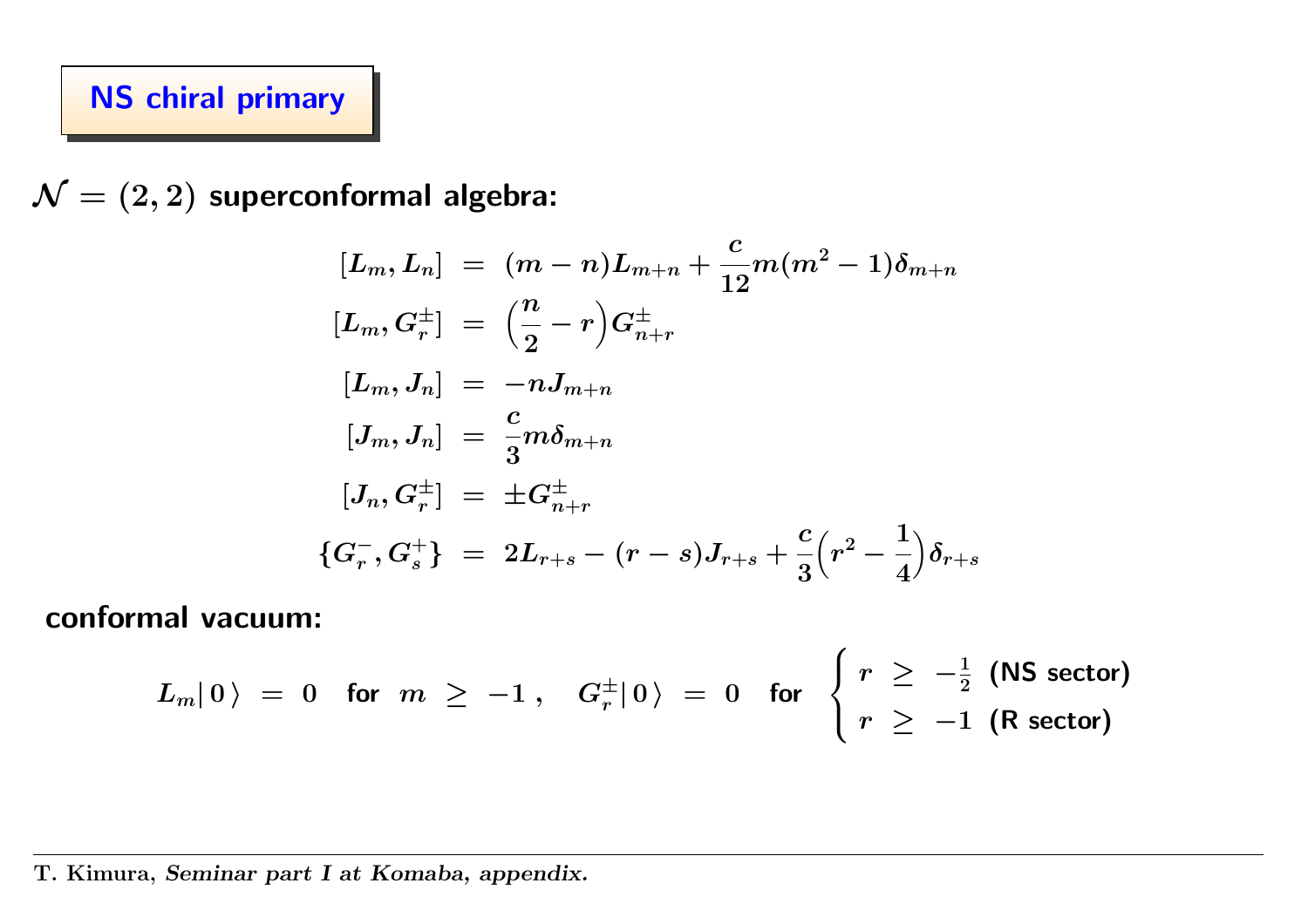primary field:

$$
\phi'(z',\overline{z}') ~=~ \Big(\frac{\partial z}{\partial z'}\Big)^h \Big(\frac{\partial\overline{z}}{\partial \overline{z}'}\Big)^{\overline{h}}\phi(z,\overline{z})
$$

primary state:

$$
\begin{array}{rcl} \left|\,\phi\,\right\rangle\ =\ \lim\limits_{z,\overline{z}\to0}\phi(z,\overline{z})|\,0\,\rangle\\[2mm] L_0|\,\phi\,\rangle\ =\ h|\,\phi\,\rangle\ ,\quad L_m|\,\phi\,\rangle\ =\ 0\quad\text{for}\;\;m\ >\ 0\\[2mm] J_0|\,\phi\,\rangle\ =\ q|\,\phi\,\rangle\ ,\quad J_m|\,\phi\,\rangle\ =\ 0\quad\text{for}\;\;m\ >\ 0 \end{array}
$$

#### NS chiral primary state:

$$
G_{n-1/2}^+|\phi\rangle = G_{n+1/2}^-|\phi\rangle = 0 \quad \text{for} \quad n \ge 0, \qquad \text{left chiral}
$$
\n
$$
G_{n+1/2}^+|\phi\rangle = G_{n-1/2}^-|\phi\rangle = 0 \quad \text{for} \quad n \ge 0, \qquad \text{left anti-chiral}
$$
\n
$$
\overline{G}_{n-1/2}^+|\phi\rangle = \overline{G}_{n+1/2}^-|\phi\rangle = 0 \quad \text{for} \quad n \ge 0, \qquad \text{right chiral}
$$
\n
$$
\overline{G}_{n+1/2}^+|\phi\rangle = \overline{G}_{n-1/2}^-|\phi\rangle = 0 \quad \text{for} \quad n \ge 0, \qquad \text{right anti-chiral}
$$

$$
0 \,\, = \,\, \left\{ G^-_{1/2} , G^+_{-1/2} \right\} \! \left| \, \phi \, \right\rangle \,\, = \,\, (2 L_0 - J_0) \! \left| \, \phi \, \right\rangle \qquad \rightarrow \qquad h \,\, = \,\, \frac{1}{2} q
$$

T. Kimura, Seminar part I at Komaba, appendix.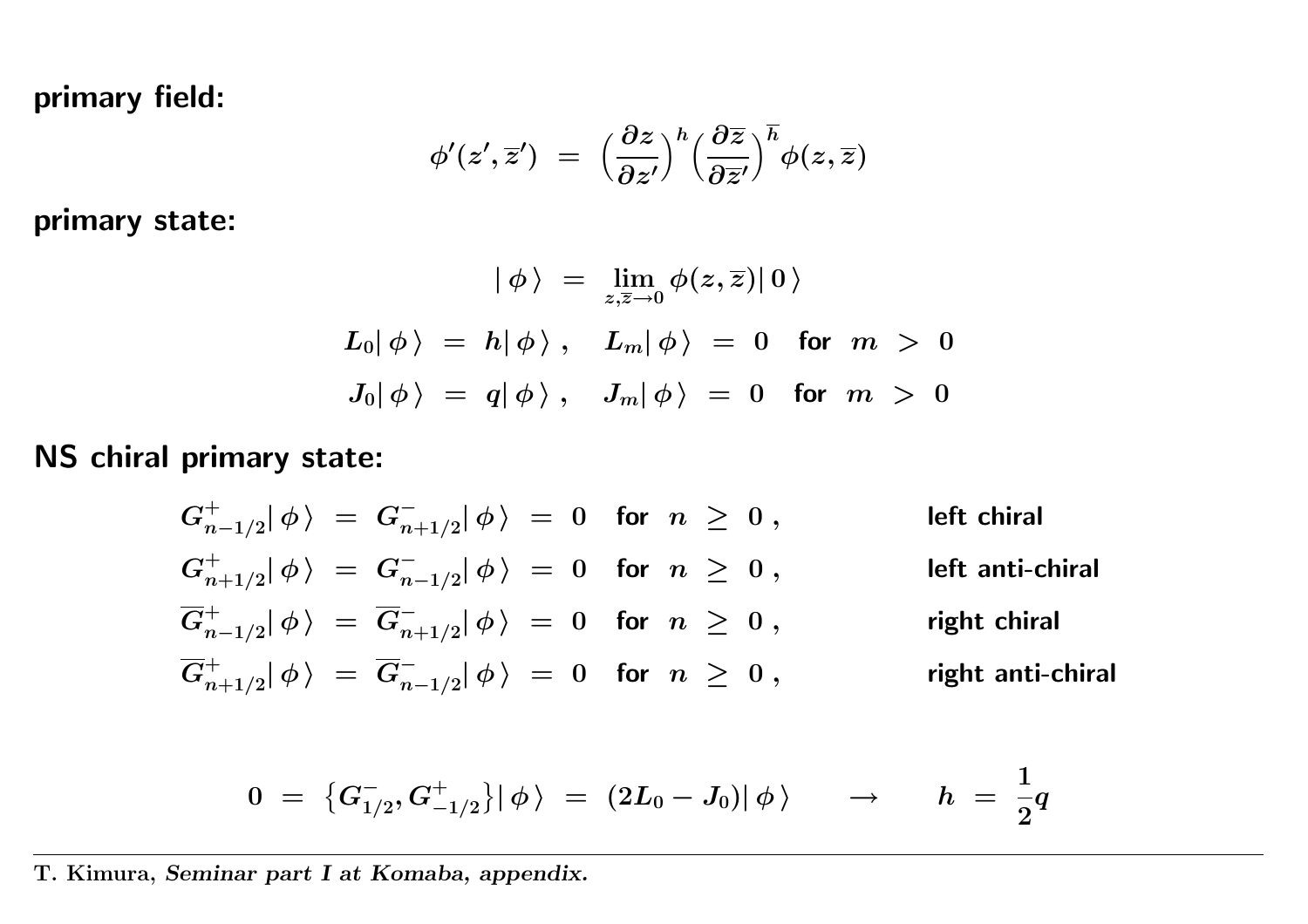$$
L_n^{\theta} = \mathcal{U}_{\theta} L_n \mathcal{U}_{\theta}^{-1} = L_n + \theta J_n + \frac{c}{6} \theta^2 \delta_{n,0} , \qquad J_n^{\theta} = \mathcal{U}_{\theta} J_n \mathcal{U}_{\theta}^{-1} = J_n + \frac{c}{3} \theta \delta_{n,0}
$$
  
\n
$$
G_r^{\pm,\theta} = \mathcal{U}_{\theta} G_r^{\pm} \mathcal{U}_{\theta}^{-1} = G_{r\pm\theta}^{\pm}
$$
  
\n
$$
h_{\theta} = h - q\theta + \frac{c}{6} \theta^2 , \qquad q_{\theta} = q - \frac{c}{3} \theta
$$
  
\n
$$
\frac{c}{6} \leftarrow -\frac{h}{2} = \frac{q}{2} \leftarrow \frac{h}{2} = \frac{h}{2} = -\frac{q}{6} \leftarrow \frac{h}{2} = -\frac{q}{6} \leftarrow \frac{h}{2} = -\frac{q}{6} \leftarrow \frac{h}{2} = -\frac{q}{6} \leftarrow \frac{h}{2} = -\frac{q}{6} \leftarrow \frac{h}{2} = -\frac{q}{6} \leftarrow \frac{h}{2} = -\frac{q}{6} \leftarrow \frac{h}{2} = -\frac{q}{6} \leftarrow \frac{h}{2} = -\frac{q}{6} \leftarrow \frac{h}{2} = -\frac{q}{6} \leftarrow \frac{h}{2} = -\frac{q}{6} \leftarrow \frac{h}{2} = -\frac{q}{6} \leftarrow \frac{h}{2} = -\frac{q}{6} \leftarrow \frac{h}{2} = -\frac{q}{6} \leftarrow \frac{h}{2} = -\frac{q}{6} \leftarrow \frac{h}{2} = -\frac{q}{6} \leftarrow \frac{h}{2} = -\frac{q}{6} \leftarrow \frac{h}{2} = -\frac{q}{6} \leftarrow \frac{h}{2} = -\frac{q}{6} \leftarrow \frac{h}{2} = -\frac{q}{6} \leftarrow \frac{h}{2} = -\frac{q}{6} \leftarrow \frac{h}{2} = -\frac{q}{6} \leftarrow \frac{h}{2} = -\frac{q}{6} \leftarrow \frac{h}{2} = -\frac{q}{6} \leftarrow \frac{h}{2} = -\frac{q}{6} \leftarrow \frac{h}{2} = -\
$$

T. Kimura, Seminar part I at Komaba, appendix.  $p.24$ 

chiral primary state